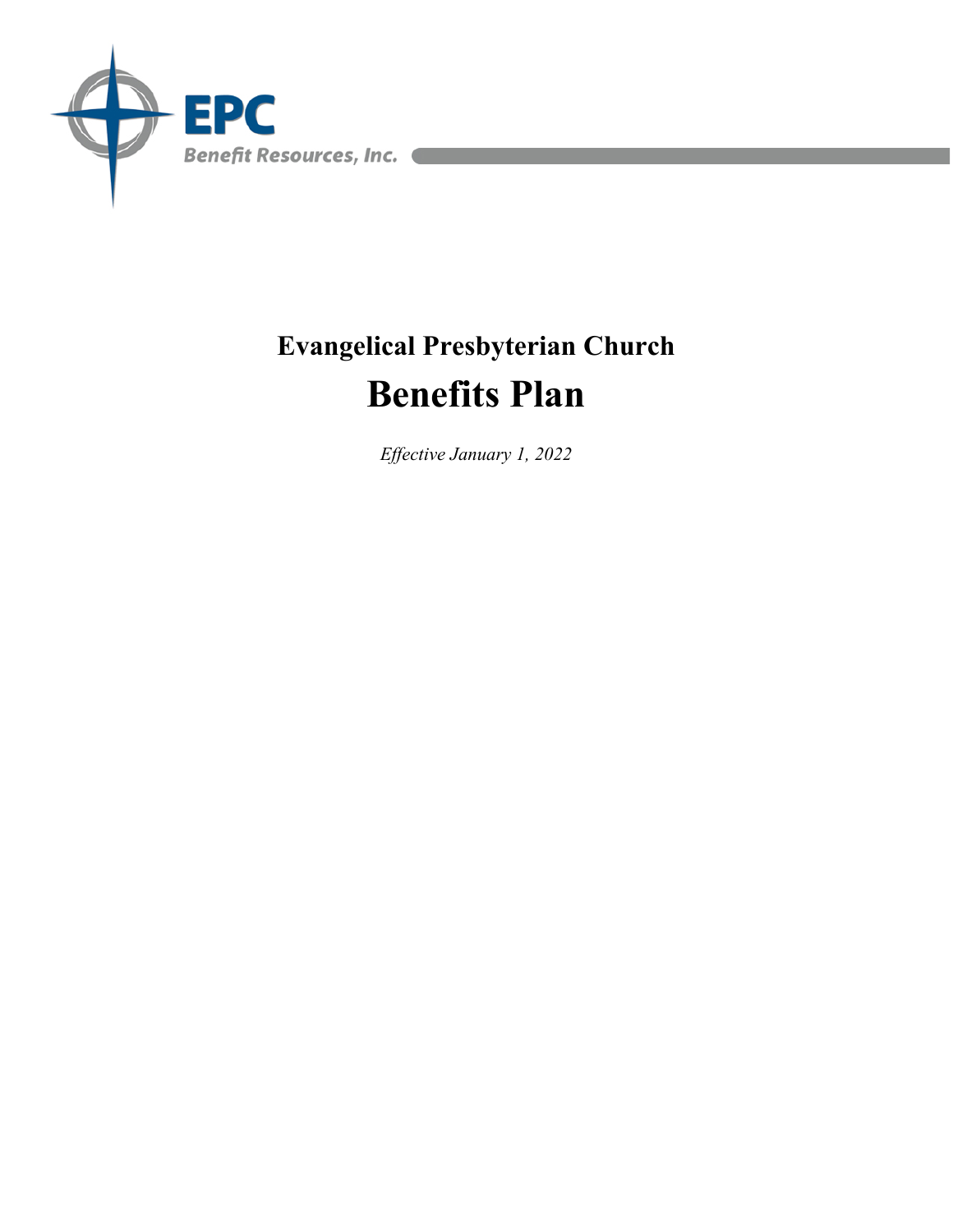# **Effective January 1, 2019**

# **Table of Contents**

| <b>PREAMBLE</b>    |  |  |  |
|--------------------|--|--|--|
| <b>ARTICLE I</b>   |  |  |  |
| 1.1                |  |  |  |
| 1.2                |  |  |  |
| 1.3                |  |  |  |
| 1.3                |  |  |  |
| 1.4                |  |  |  |
| 1.5                |  |  |  |
| 1.6                |  |  |  |
| 1.7                |  |  |  |
| 1.8                |  |  |  |
| 1.9                |  |  |  |
| 1.10               |  |  |  |
| 1.11               |  |  |  |
| 1.12               |  |  |  |
| 1.13               |  |  |  |
| <b>ARTICLE II</b>  |  |  |  |
| 2.1                |  |  |  |
| 2.2                |  |  |  |
|                    |  |  |  |
| <b>ARTICLE III</b> |  |  |  |
| <b>ARTICLE IV</b>  |  |  |  |
| <b>ARTICLE V</b>   |  |  |  |
|                    |  |  |  |
| <b>ARTICLE VI</b>  |  |  |  |
| 6.1                |  |  |  |
| 6.2                |  |  |  |
| 6.3                |  |  |  |
| 6.4                |  |  |  |
| 6.5                |  |  |  |
| 6.6                |  |  |  |
| 6.7                |  |  |  |
| 6.8                |  |  |  |
| 6.9                |  |  |  |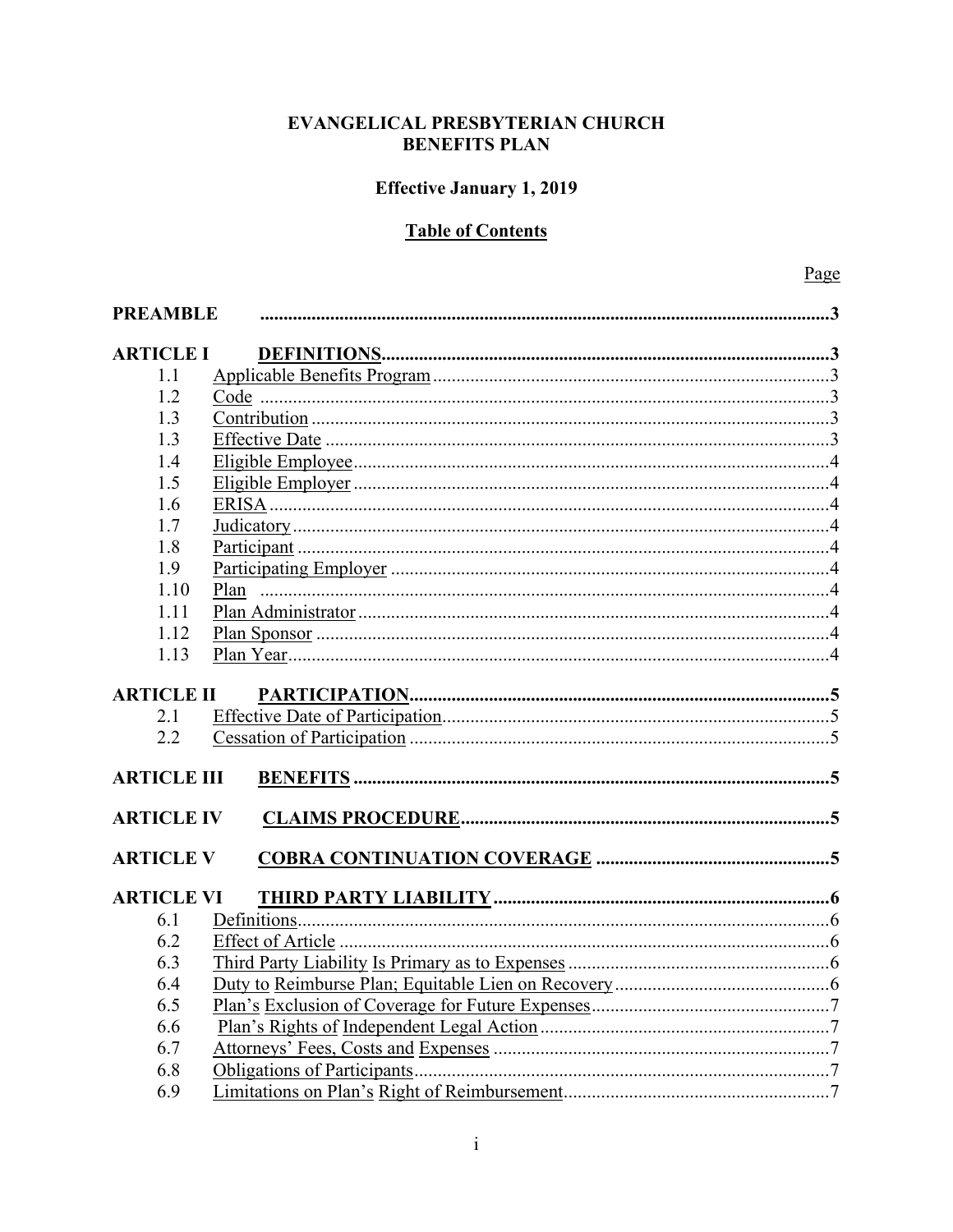| <b>ARTICLE VII</b>  |                                        |  |
|---------------------|----------------------------------------|--|
| 7.1                 |                                        |  |
| 7.2                 |                                        |  |
| 7.3                 |                                        |  |
| 7.4                 |                                        |  |
| 7.5                 |                                        |  |
| 7.6                 |                                        |  |
| 7.7                 |                                        |  |
| 7.8                 |                                        |  |
| <b>ARTICLE VIII</b> |                                        |  |
| 8.1                 |                                        |  |
| 8.2                 |                                        |  |
| 8.3                 |                                        |  |
| 8.4                 |                                        |  |
| 8.5                 |                                        |  |
| 8.6                 |                                        |  |
| 8.7                 |                                        |  |
| 8.8                 |                                        |  |
| 8.9                 |                                        |  |
| 8.10                |                                        |  |
| 8.11                |                                        |  |
| 8.12                |                                        |  |
| <b>ARTICLE IX</b>   | USE AND DISCLOSURE OF PROTECTED HEALTH |  |
|                     |                                        |  |
| 9.1                 |                                        |  |
| 9.2                 |                                        |  |
| 9.3                 |                                        |  |
| 9.4                 |                                        |  |
| 9.5                 |                                        |  |
| 9.6                 |                                        |  |
| 9.7                 |                                        |  |
|                     |                                        |  |
| <b>APPENDIX A</b>   |                                        |  |
| <b>APPENDIX B</b>   |                                        |  |
| <b>APPENDIX C</b>   |                                        |  |
|                     |                                        |  |
| <b>APPENDIX D</b>   |                                        |  |
| <b>APPENDIX E</b>   |                                        |  |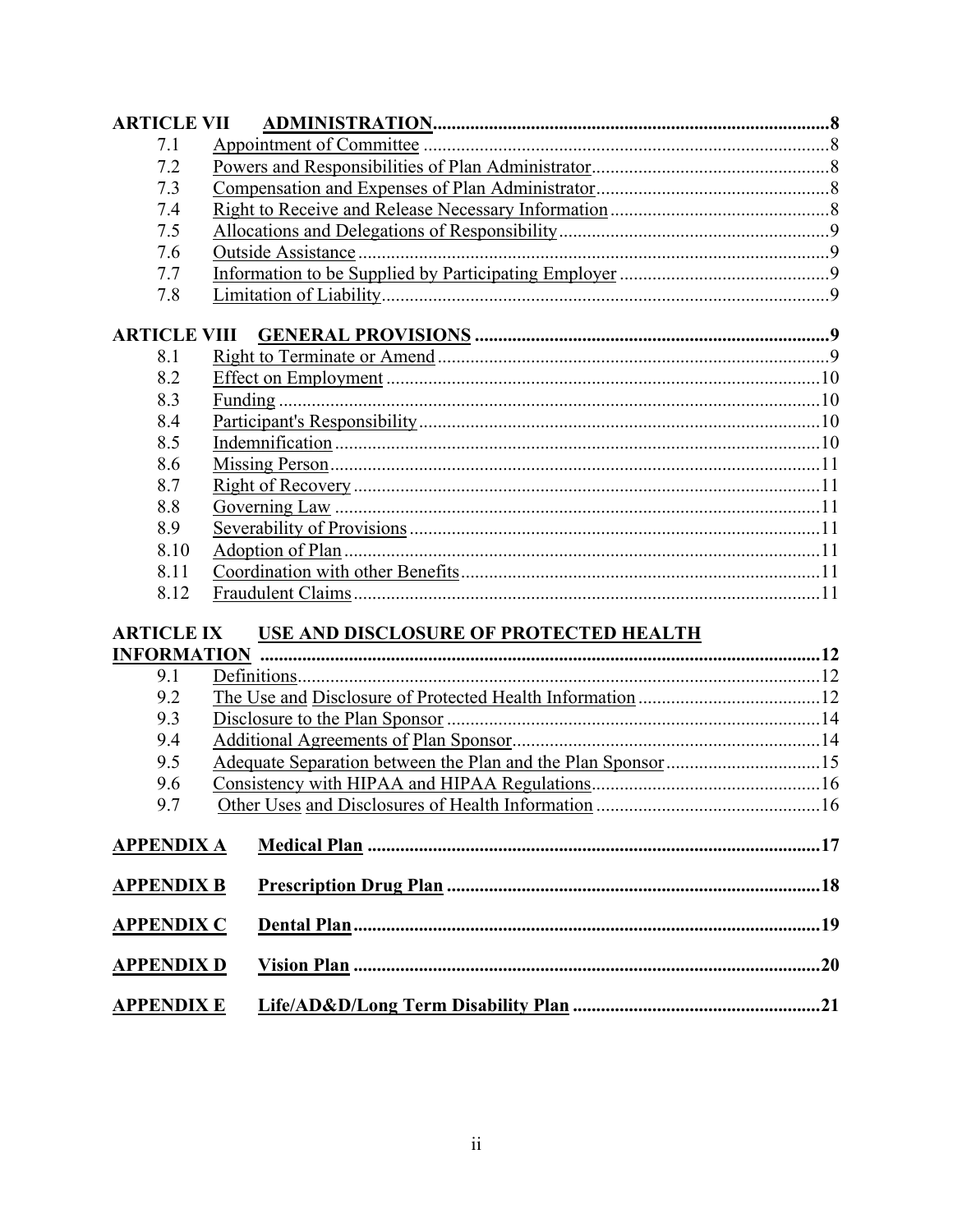#### **PREAMBLE**

The Evangelical Presbyterian Church Benefits Plan (the "Plan") is hereby established by the Evangelical Presbyterian Church, effective as of January 1, 2015 and last amended and restated as of January 1, 2022, for use by those of its member judicatories, particular member churches and other entities designated by the EPC who wish to adopt the Plan.

The Plan is intended to be a "church plan" within the meaning of section 414(e) of the Internal Revenue Code ("Code") and section 3(33) of the Employee Retirement Income Security Act of 1974 ("ERISA") and is therefore exempt from ERISA. It is intended that the Plan shall be interpreted to comply with the applicable provisions of the Code and all applicable regulations and rulings issued under the Code. Should it come to the attention of the Plan Administrator that any term of the Plan, or its operation, is inconsistent with these Code provisions, the Plan Administrator shall have the power to make such corrections in the form or administration of the Plan as it may deem necessary, in its absolute discretion, to remedy the inconsistencies.

This document, together with the Appendices attached hereto, contains the entire Plan. The Plan consists of a group life insurance and accidental death and dismemberment plan within the meaning of Section 79 of the Code, and an accident and health plan (including medical, prescription drug, dental and vision benefits) and long-term disability plan within the meaning of Sections 104 and 105 of the Code. This Plan does not include the Evangelical Presbyterian Church 403(b) Defined Contribution Retirement Plan which is a separate plan.

# **ARTICLE I DEFINITIONS**

The following capitalized words and phrases when used in the text of the Plan shall have the meanings set forth below. Words in the masculine gender shall connote the feminine gender as well. Whenever any words are used in the singular form, they shall be construed as though they were used in the plural form in all cases where they would so apply.

1.1 "Applicable Benefits Program" shall mean each of the welfare benefit programs offered by the Evangelical Presbyterian Church as described in the summary plan descriptions, insurance policies, evidences of coverages, certificates of coverage and other similar documents attached hereto as Appendices. Notwithstanding anything to the contrary in the Applicable Benefits Program documents attached to the Appendices hereof, the name of the Plan under which the benefits program is provided is the Evangelical Presbyterian Church Benefits Plan.

1.2 "Code" means the Internal Revenue Code of 1986, as amended from time to time.

1.3 "Effective Date" of the Plan means January 1, 2015. Effective Date of the restated Plan means January 1, 2022.

1.4 "Contribution" means the monthly rate paid by or on behalf of an Eligible Employee or eligible retired employee to receive coverage under an Applicable Benefits Program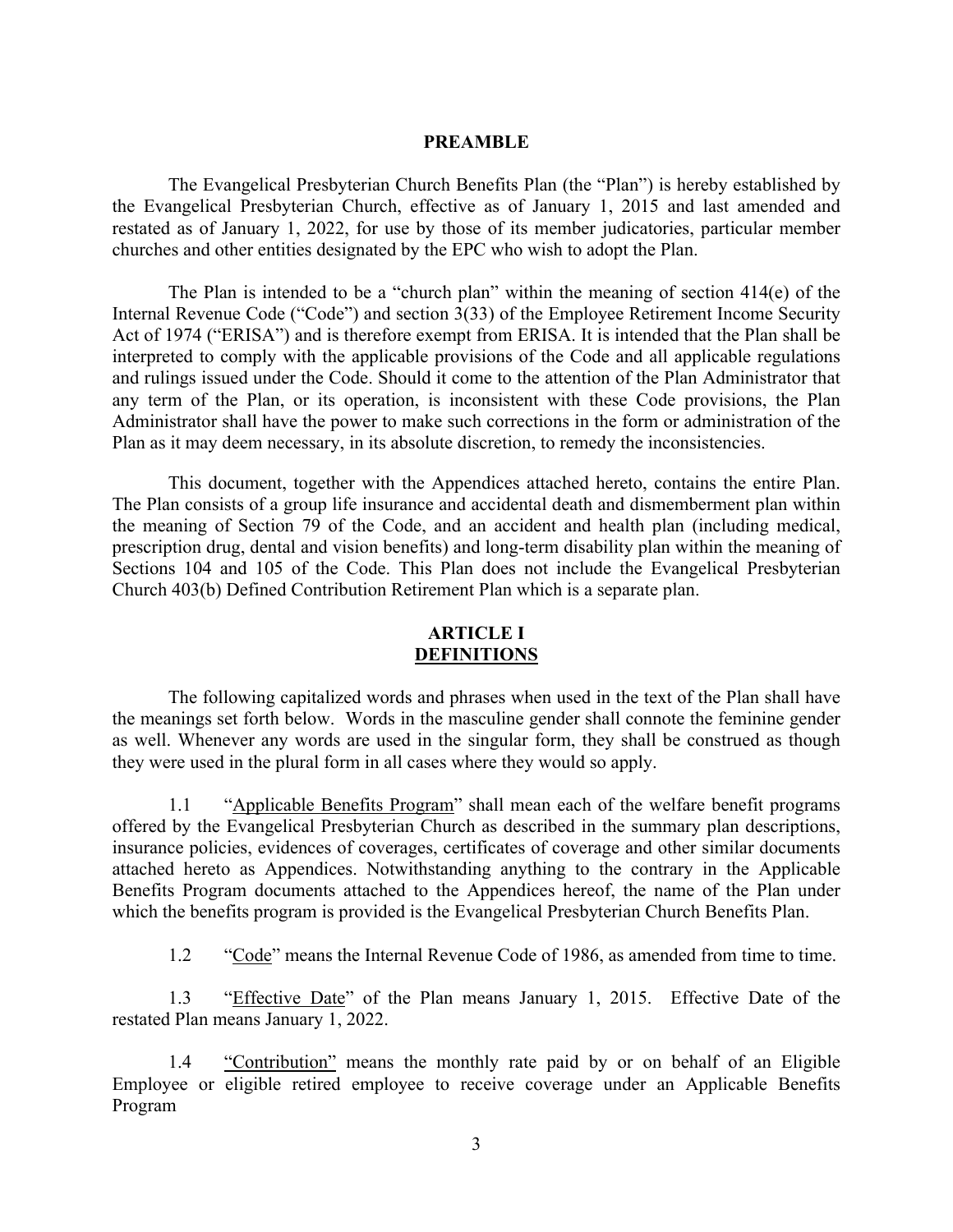1.5 "Eligible Employee" means an employee eligible to participate in an Applicable Benefits Program as described in each Applicable Benefits Program. Notwithstanding any provision of the Plan or Applicable Benefits Program to the contrary, no individual who is designated, compensated, or otherwise classified or treated by the Participating Employer which employs such individual as an independent contractor, leased employee, or in any capacity other than that of a common law employee shall be an Eligible Employee, unless the respective Applicable Benefits Program specifically and expressly provides otherwise.

1.6 "Eligible Employer" means a Judicatory, a particular member church of the Evangelical Presbyterian Church, or other eligible entity designated by the EPC. A not-for-profit corporation or organization that is legally controlled by a Judicatory, a particular church or the officers of a church (as identified in the EPC Book of Government) shall be considered as an Eligible Employer under the Plan. Subject to designation by the EPC, an "Eligible Employer" shall also include any organization that employs an ordained, licensed or commissioned minister who is properly credentialed by the Evangelical Presbyterian Church and who is performing duties in the exercise of his ministry, but solely with respect to participation in the Plan by such minister.

1.7 "ERISA" means the Employee Retirement Income Security Act of 1974, as amended from time to time.

1.8 "Judicatory" means the General Assembly of the Evangelical Presbyterian Church or any of the Presbyteries of the Evangelical Presbyterian Church.

1.98 "Participant" means an individual who is participating in the Plan in accordance with all of the terms, provisions and conditions of an Applicable Benefits Program, whether as an Eligible Employee, spouse, dependent or as a member of any other category of individuals covered under the Plan.

1.10 "Participating Employer" means an Eligible Employer that elects to participate in and be subject to the provisions of this Plan by completing and returning all required participation forms to the Plan Administrator.

1.11 "Plan" means the Evangelical Presbyterian Church Benefits Plan.

1.12 "Plan Administrator" means EPC Benefit Resources Inc.

1.13 "Plan Sponsor" means the Evangelical Presbyterian Church.

1.14 "Plan Year" means the twelve (12) month calendar period ending on December 31 of each year.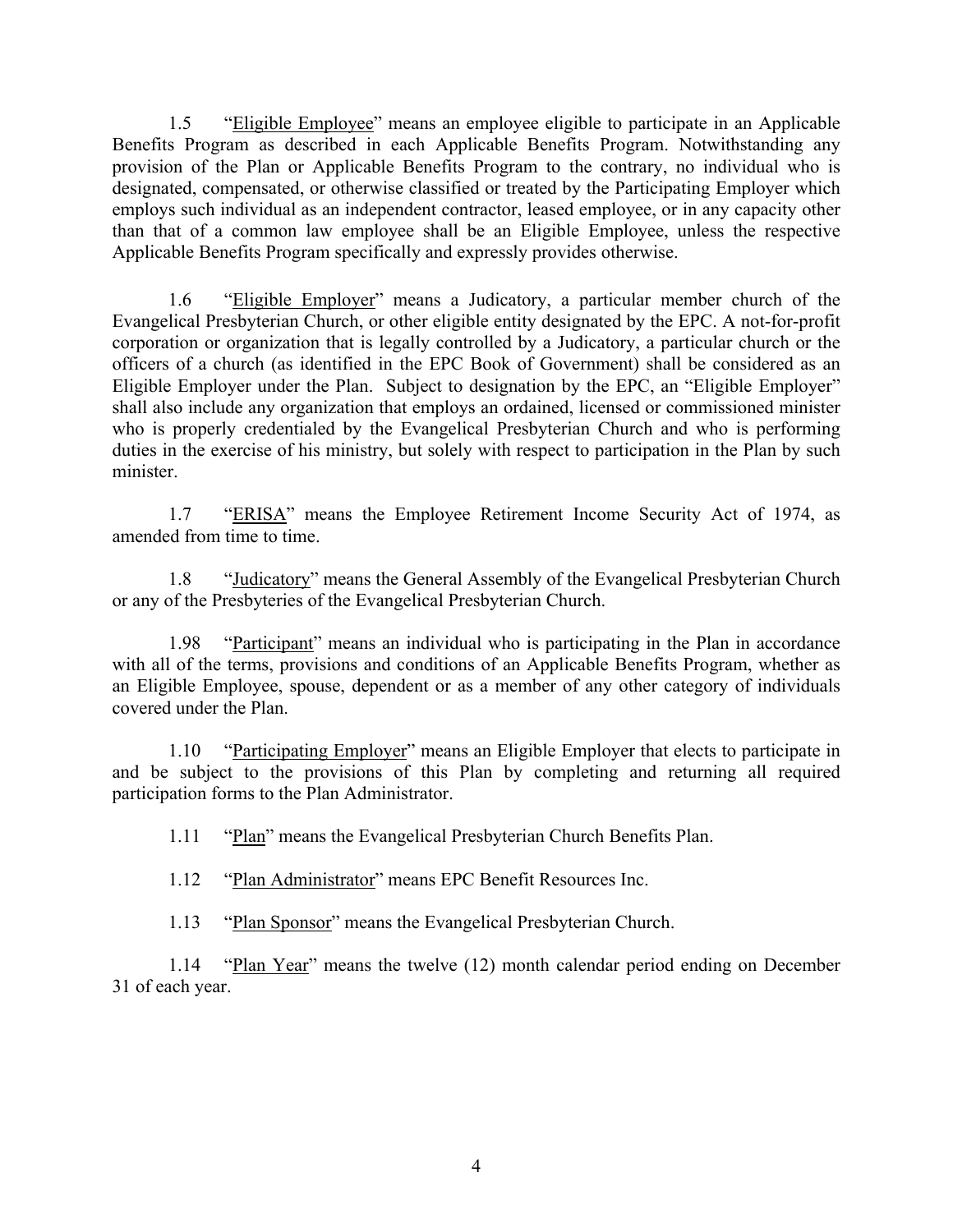#### **ARTICLE II PARTICIPATION**

2.1 Effective Date of Participation. Each Eligible Employee or other individual who is entitled to participate in the Plan shall be entitled to become a Participant in the Plan in accordance with all of the terms, provisions and conditions of the Applicable Benefits Program, provided, however, that in order to become a Participant, each Eligible Employee or other eligible individual must timely enroll and complete any other requirements imposed as a condition to participation under the Applicable Benefits Program, including, but not limited to, agreeing to timely make Contributions, if any, required under the terms of the Plan.

2.2 Cessation of Participation. The participation in the Plan with respect to an Applicable Benefits Program by any Participant shall terminate in accordance with the termination of participation provisions of the Applicable Benefits Program, except to the extent that such participation may be continued under Article V hereof.

# **ARTICLE III BENEFITS**

Coverage for certain expenses incurred on or after the Effective Date by a Participant shall be as provided in the Applicable Benefit Programs. The provisions of the Applicable Benefits Programs are hereby incorporated by reference hereunder and made a part hereof for purposes of determining the benefits provided to or on behalf of a Participant. The rights and conditions with respect to the benefits payable pursuant to the Applicable Benefits Programs shall be determined exclusively from such Applicable Benefits Programs, notwithstanding any inconsistent oral or written statements of any person or entity. No benefits shall be payable under the Plan other than the benefits provided by the Applicable Benefits Programs or other document(s) referenced herein. Notwithstanding anything to the contrary in the Plan, any Applicable Benefits Program or in any other document describing Plan benefits, the Plan shall provide all benefits which are required under applicable laws and regulations.

#### **ARTICLE IV CLAIMS PROCEDURE**

Each Applicable Benefits Program will follow the claims procedure set forth in its plan document, which is hereby incorporated by reference and made a part of this Plan.

#### **ARTICLE V CONTINUATION COVERAGE**

With respect to an Applicable Benefits Program that is a Group Health Plan, as defined in Section 6.1(a) below, any provisions for continuation of health coverage shall apply to the extent, and in accordance with the procedures, set forth in the Applicable Benefits Program.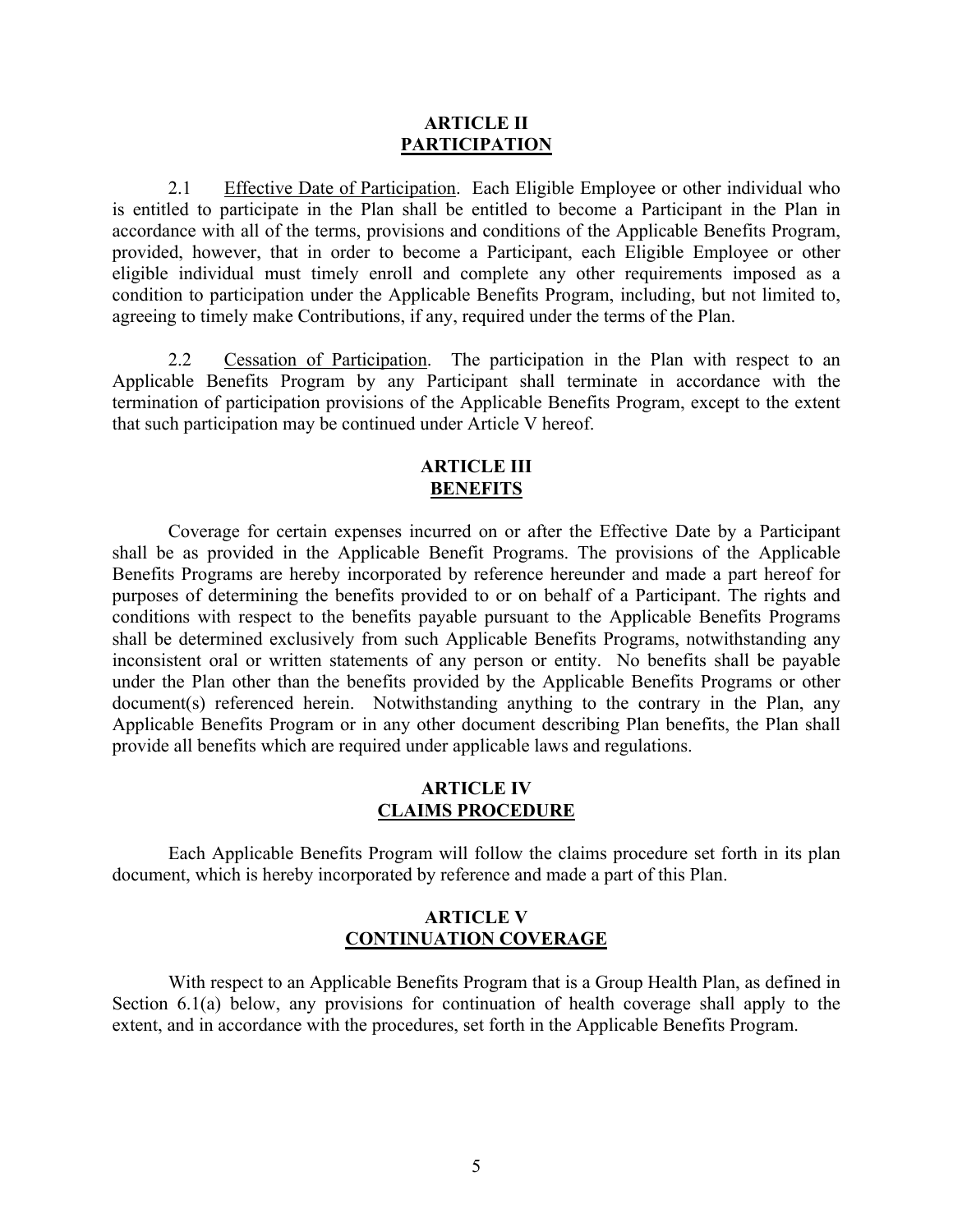## **ARTICLE VI THIRD PARTY LIABILITY**

6.1 Definitions**.** For purposes of this Article VI, the following words or phrases in quotes when capitalized will have the meaning set forth below.

(a) "**Group Health Plan**" means each Applicable Benefits Program which is a group health plan within the meaning of section  $5000(b)(1)$  of the Code, and/or a group health plan within the meaning of section 607(1) of ERISA, as applicable. As of January 1, 2015, the Medical Plan, the Prescription Drug Plan, the Dental Plan, the Vision Plan and the Life/AD&D/Long Term Disability Plan are Group Health Plans for purposes of this Article VI.

(b) "**Recovery**" means an amount obtained by or for the benefit of a Participant from a third party, such third party's liability carrier, or in the case of uninsured or underinsured motorist coverage, from such Participant's automobile insurance carrier because of a sickness or injury caused by the fault of a third party. In the case of a Recovery which, in whole or in part, includes assets other than cash or cash equivalents, the Plan Administrator shall determine the monetary value thereof.

6.2 Effect of Article**.** The provisions of this Article VI shall apply only with respect to an Applicable Benefits Program that is a Group Health Plan, and are in addition to any similar provisions set forth in the Applicable Benefits Programs.

6.3 Third Party Liability Is Primary as to Expenses**.** The Plan shall not be primarily responsible or liable for the payment of benefits for expenses incurred by a Participant or because of a sickness or injury caused by the fault of a third party. Accordingly and in accordance with the provisions of this Article VI, the Plan shall be and is entitled to the benefit of any Recovery or right of Recovery which a Participant may have which relates to a sickness or injury for which a third party was, is or may become liable without regard to any characterization between such third party and the Participant, a court, a jury or any other person or entity of such liability as being predicated upon pain and suffering, mental anguish, punitive damages, wrongful death or any other basis other than for medical or other welfare benefits and without regard to whether the liability of such third party is reduced to a Recovery as a result of legal proceedings, arbitration, compromise settlement or otherwise.

6.4 Duty to Reimburse Plan; Equitable Lien on Recovery. Any Participant and any other person or entity acting on behalf of a Participant or a Participant's estate who receives a Recovery due to a sickness or injury of such Participant for which a third party is liable shall be obligated to reimburse the Plan for the full amount of benefits paid by the Plan, or for which the Plan has obligation to pay, for expenses incurred by such Participant because of such sickness or injury, and the Plan shall have an equitable lien on any such Recovery up to the amount of any such benefits. If a Participant, or any person or entity acting on behalf of a Participant, receives a Recovery, such Participant or other person or entity shall hold such money in trust for the Plan to the extent of the Plan's rights under this Article VI.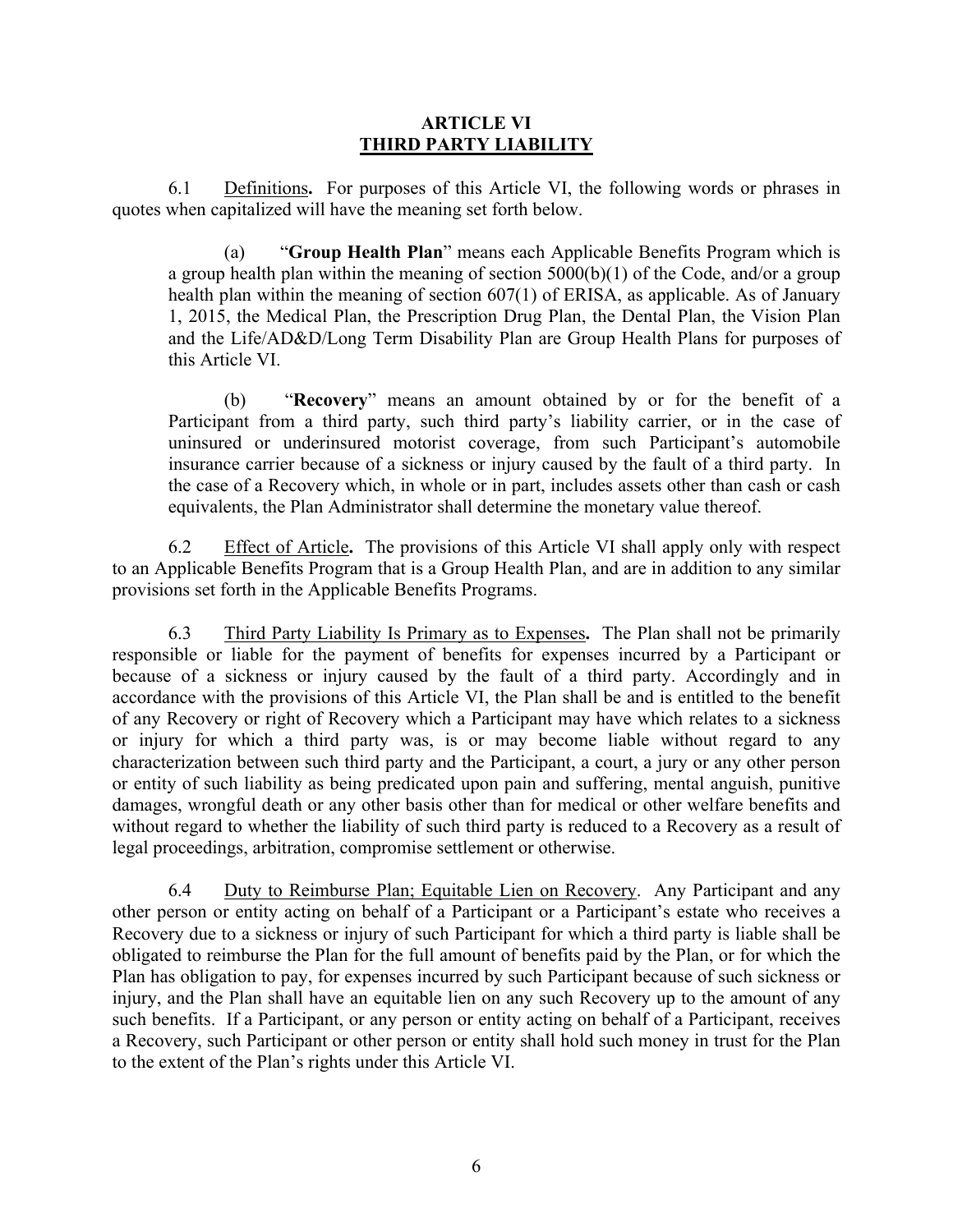6.5 Plan's Exclusion of Coverage for Future Expenses. If a third party is liable for the sickness or injury of a Participant and a Recovery is obtained therefore by or on behalf of the Participant or the Participant's estate, the Plan shall have no obligation to pay any benefits and therefore shall be excluded from future coverage by the Plan for any and all expenses thereafter incurred by such Participant for, in connection with or relating to such sickness or injury until the Plan has received the full amount of reimbursement to which it is entitled under Section 6.4 above.

6.6 Plan's Rights of Independent Legal Action. If a Participant has incurred, incurs or may incur expenses because of a sickness or injury for which a third party is liable, the Plan shall have the right but not the duty to protect its interests by (a) bringing an action in the name of the Plan or of the Participant against the third party, such third party's liability carrier, or in the case of uninsured or under-insured motorist coverage, against such Participant's automobile insurance carrier or (b) joining or intervening in any action by a Participant against any third party, such third party's insurer or in the case of uninsured or underinsured motorist coverage, against such Participant's automobile insurance carrier. The Plan's failure to bring an action or to join or intervene in litigation pursuant to its rights under this Section 6.6 shall not affect or impair the Plan's rights under this Article VI.

6.7 Attorneys' Fees, Costs and Expenses. The Plan's rights of reimbursement, recovery and covered expense exclusion pursuant to this Article VI shall not be limited or reduced pro rata or otherwise for attorney's fees, costs or expenses incurred by a Participant in seeking a Recovery except with the express written consent of the Plan Administrator.

6.8 Obligations of Participants. Each Participant who incurs any sickness or injury for which a third party may be liable shall promptly inform the Plan Administrator thereof. Such Participant and any person or entity acting on behalf of such Participant or Participant's estate shall have an affirmative obligation to cooperate in reimbursing the Plan and in otherwise assuring the Plan's rights under this Article VI, shall execute and deliver to the Plan Administrator all assignments and other documents requested by the Plan Administrator for enforcing the Plan's rights under this Article VI, shall not take any action which might prejudice the Plan's rights under this Article VI, and shall not release any third party (even if the release purports to be partial release or release for the excess liability over Plan benefits) without the consent of the Plan Administrator, which consent shall not be unreasonably withheld. The Plan's rights under this Article VI shall not be affected by a release of any third party entered into without the consent of the Plan Administrator. If a Participant initiates a liability claim against any third party or such third party's liability carrier or reimbursement is sought from such Participant's own automobile insurance carrier under the uninsured or underinsured motorist endorsement, the amounts described in Section 6.4 and amounts to cover all future medical expenses for which the Plan would otherwise pay benefits relating to the sickness or injury which is the basis of such liability claim must be included in the claim.

6.9 Limitations on Plan's Right of Reimbursement. In the event that a Recovery relating to a sickness or injury is insufficient to cover all medical expenses paid or payable by both the Plan and the Participant, as applicable, for services and supplies incurred in treating such sickness or injury, the amount of the Recovery relating to such sickness or injury which shall be subject to the Plan's rights of reimbursement pursuant to this Article VI shall be reduced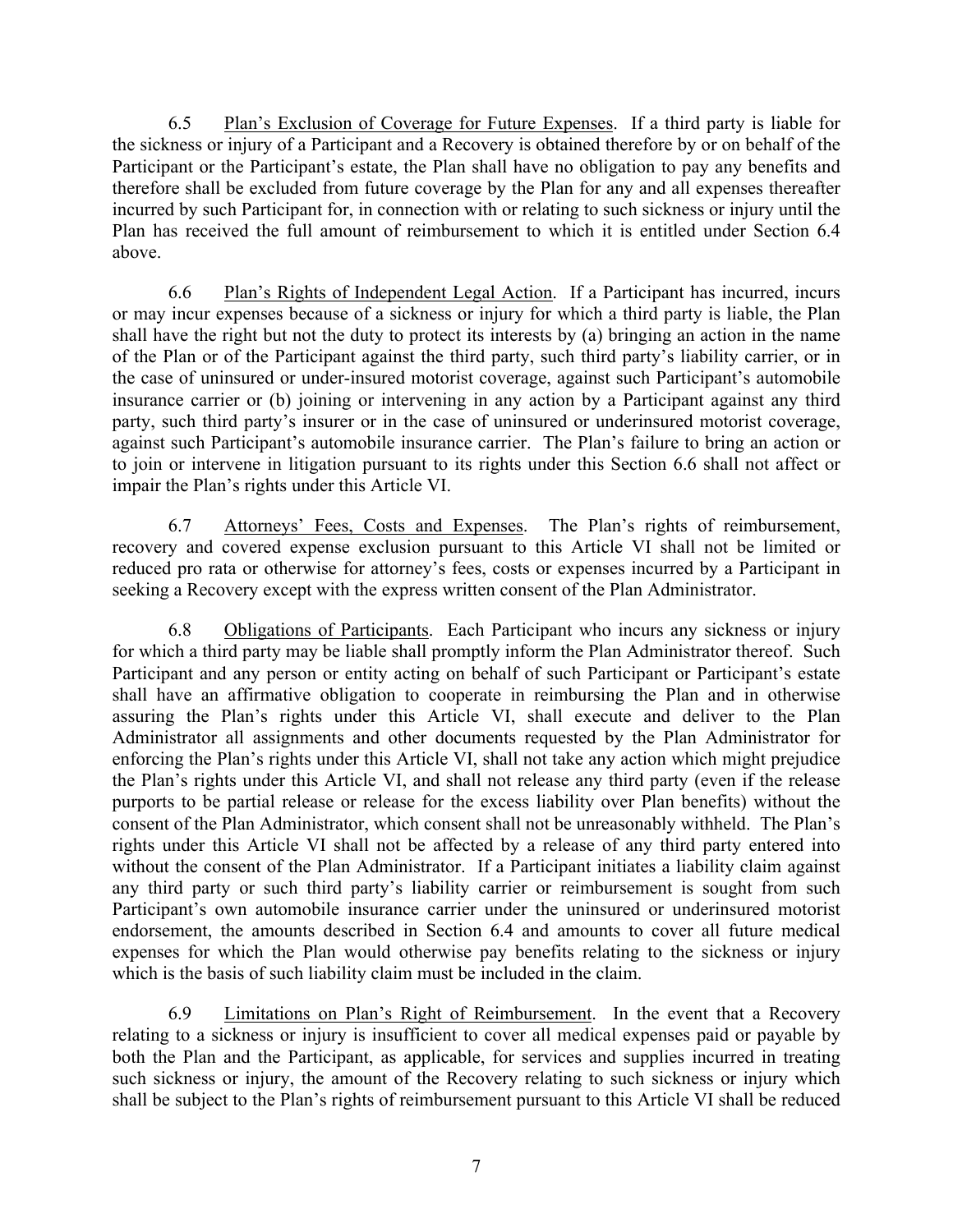by such medical expenses incurred and paid by the Participant in connection with the treatment of such sickness or injury which were not reimbursed or will not be subject to reimbursement by the Plan as the Plan Administrator may, in its sole discretion and on a case-by-case basis, determine.

# **ARTICLE VII ADMINISTRATION**

7.1 Appointment of Committee. The Plan Administrator may, in its discretion, appoint one or more committee(s) which shall have the power and authority to assist with administration of the Plan. Each committee member shall serve at the pleasure of, and may be removed by, the Plan Administrator without cause. Vacancies in any committee arising by resignation, death, removal or otherwise shall be filled by a delegate of the Plan Administrator. The number of members of the committee shall be not less than three.

# 7.2 Powers and Responsibilities of Plan Administrator.

(a) **Genera**l**.** The Plan Administrator has the discretionary authority to establish and implement rules for the operation and administration of the Plan; to construe and interpret the provisions of the Plan; and to make factual determinations under the Plan. This includes the power to determine the rights or eligibility of any person to benefits under the Plan and the amounts of their benefits. In addition, the Plan Administrator can remedy ambiguities, inconsistencies or omissions under the Plan and take any other actions necessary or advisable for the operation and administration of the Plan, including the appointment or designation of any person or persons the Plan Administrator deems necessary or advisable to carry out the administration and operation of the Plan. Any decision by the Plan Administrator shall be final, binding and conclusive on all eligible employees, retirees and any other persons.

(b) **Recordkeeping**. The Plan Administrator shall keep full and complete records of the administration of the Plan.

(c) **Inspection of Records**. The Plan Administrator shall, during normal business hours, make available to each Participant for examination by him at the principal office of the Plan Administrator, a copy of the Plan and such records of the Plan Administrator as may pertain to such Participant. No Participant shall have the right to inquire as to or inspect the accounts or records with respect to other Participants.

7.3 Compensation and Expenses of Plan Administrator. The Plan Administrator shall serve without compensation for services as such. Expenses of the Plan Administrator shall be paid by the Participating Employers. Such expenses shall include any expense incidental to the functioning of the Plan, including, but not limited to, attorney, auditor, actuarial and accounting fees, eligibility management and clerical charges, and other costs of administering the Plan.

7.4 Right to Receive and Release Necessary Information. The Plan Administrator may release or obtain any information necessary for the application, implementation and determination of the Plan or other plans without consent or notice to any person. This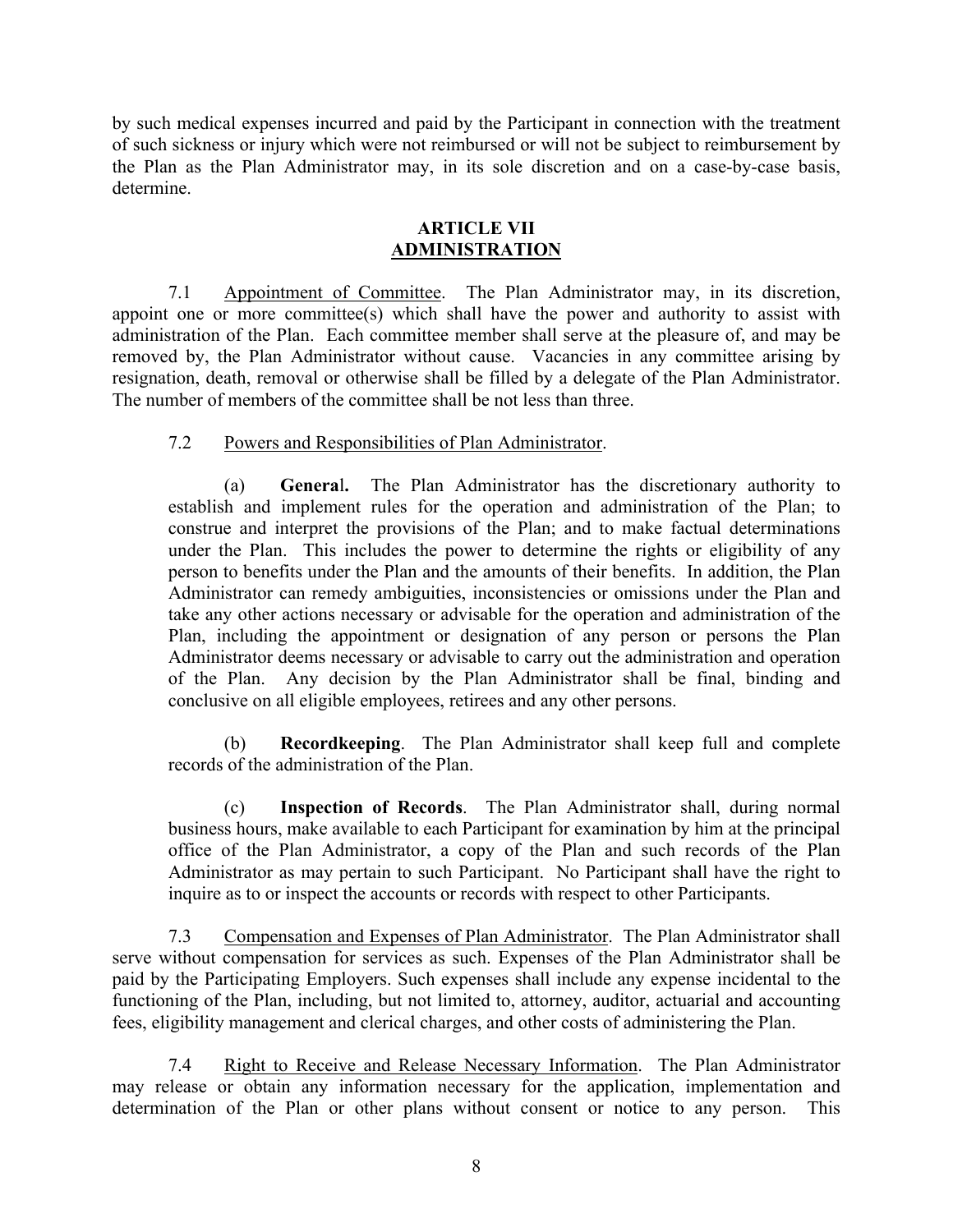information may be released to or obtained from any insurance company, organization, or person. Any individual claiming benefits under the Plan shall release to the Plan Administrator such information as the Plan Administrator, in its sole discretion, determines to be necessary to implement this provision.

7.5 Allocations and Delegations of Responsibility. The Plan Administrator shall have the authority to allocate or delegate, from time to time, in writing all or any part of its responsibilities, including discretionary authority, under the Plan to such person(s) or entity(ies) as the Plan Administrator may deem advisable and may revoke any such allocation or delegation of responsibility. Such appointment and delegation must be in writing, specifying the powers or duties being delegated, and must be accepted in writing by the delegate and approved by the Plan Sponsor if required. Any action of such person in the exercise of such allocated or delegated responsibilities shall have the same force and effect for all purposes hereunder as if such action had been taken by the Evangelical Presbyterian Church or the Plan Administrator. Neither the Evangelical Presbyterian Church nor the Plan Administrator shall be liable for any acts or omissions of any delegate. Any delegate shall report periodically to the Plan Administrator concerning the discharge of the allocated or delegated responsibilities.

7.6 Outside Assistance. The Plan Administrator may refer technical questions to insurance claims administrators, consultants, attorneys, medical professionals or others, as he deems necessary for the proper administration of the Plan.

7.7 Information to be Supplied by Participating Employer. Each Participating Employer shall supply to the Plan Administrator, within a reasonable time and in such form as the Plan Administrator shall require, the names of all Eligible Employees who incurred a termination of employment or layoff during a particular month, the date of each such event, and all such other information as the Plan Administrator may request from time to time. The Plan Administrator may rely conclusively on the information certified to it by a Participating Employer. Each Participating Employer shall provide to the Plan Administrator or its delegate such information as it shall from time to time need in the discharge of its duties.

7.8 Limitation of Liability. The Plan Administrator shall be entitled to rely upon information from any source assumed in good faith to be correct.

## **ARTICLE VIII GENERAL PROVISIONS**

8.1 Right to Terminate or Amend. The Plan Sponsor may, in its sole and absolute discretion, terminate the Plan at any time without liability whatsoever for such discontinuance or termination. The Plan Sponsor reserves the right at any time and from time to time, without notice, to modify, alter, or amend, in whole or in part, any or all of the provisions of the Plan, or to make any modifications or amendments to the Plan retroactively that are necessary or appropriate to qualify or maintain the Plan as a plan meeting an applicable section of the Code. Such modification, alteration or amendment of the Plan by the Plan Sponsor may be by resolution or by such other action permitted by the Plan Sponsor's charter, bylaws, or such other method permitted by the laws of the state of incorporation of the Plan Sponsor. The Plan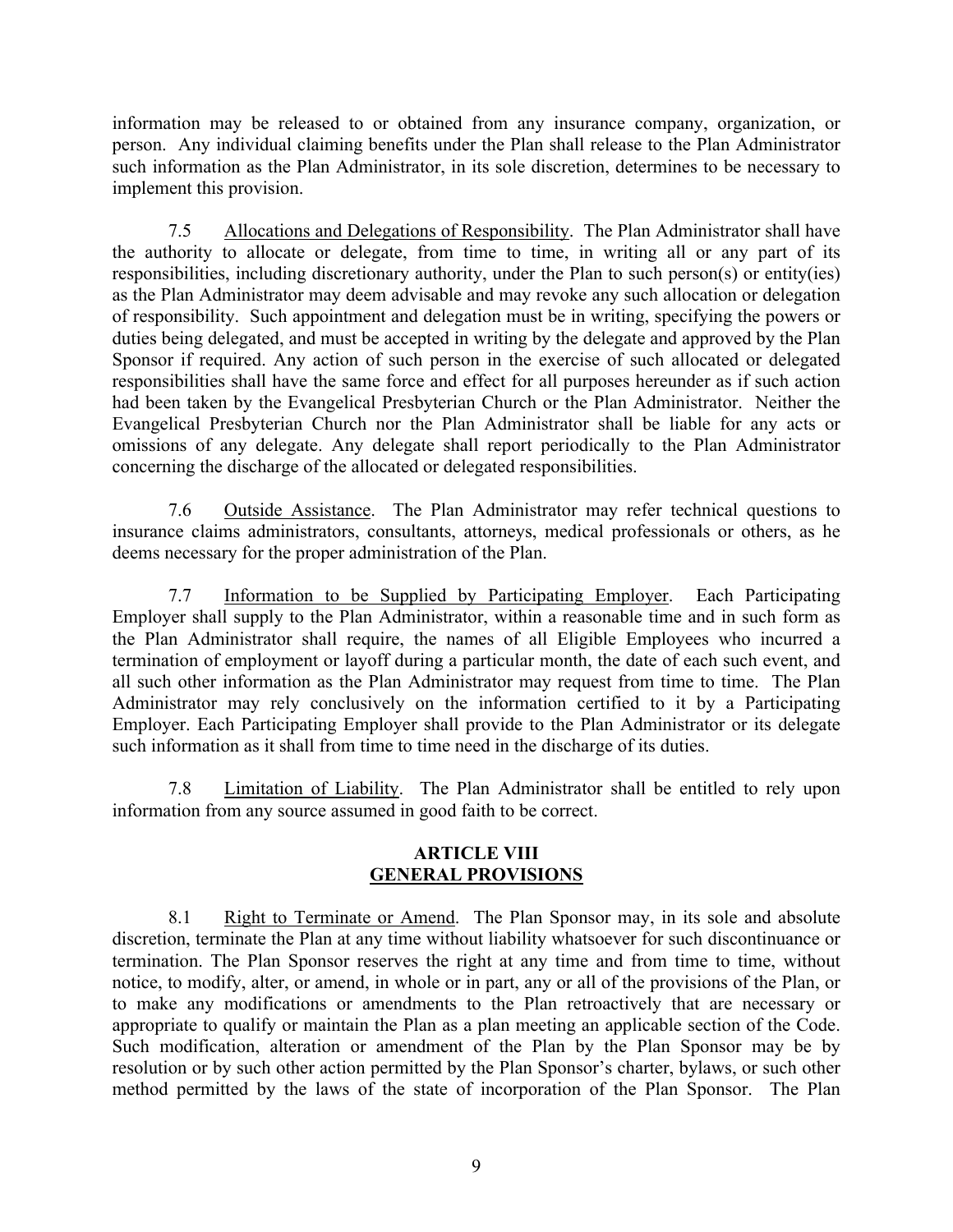Sponsor may delegate any part or all of its authority under this Section to any person(s), group(s) or entity(ies). The Plan Administrator may amend the Plan in order to conform to legal and legislative requirements and administrative needs.

8.2 Effect on Employment. Participation in the Plan shall not lessen or otherwise affect the responsibility of an Eligible Employee to perform fully his duties in a satisfactory and workmanlike manner. This Plan shall not be deemed to constitute a contract between any Participating Employer and any Eligible Employee or other person whether or not in the employ of a Participating Employer, nor shall anything herein contained be deemed to give any Eligible Employee or other person whether or not in the employ of a Participating Employer any right to be retained in the employ of a Participating Employer, or to interfere with the right of a Participating Employer to discharge any Eligible Employee at any time and to treat him without any regard to the effect which such treatment might have upon him as an Eligible Employee covered by the Plan.

8.3 Funding. The Plan shall be funded by salary reduction Contributions from Participants and/or from Participating Employers. To the extent that Participant Contributions are insufficient to fund the current costs of the Plan, the Participating Employers shall contribute funds from their general assets to the extent necessary to meet current benefit payments and Plan expenses. The Evangelical Presbyterian Church may, from time to time, establish voluntary beneficiary associations or taxable trusts to prefund its contributions under the Plan.

8.4 Participant's Responsibility. Each Participant shall provide the Participating Employer by which he is employed and any third-party reviewer with such information and documentation as may be requested upon his initial eligibility and from time to time thereafter for purposes of operating and administering the Plan in accordance with its provisions. Failure to timely provide such information and documentation shall constitute sufficient basis upon which the Plan Administrator may, in its sole and absolute discretion, delay or deny participation in, or benefits under, the Plan and take, or cause to be taken, such other action as the Plan Administrator, in its sole and absolute discretion, determines necessary or appropriate for purposes of operating and administering the Plan. Each Participant shall be responsible for providing the Plan Administrator with his current address. Any notices required or permitted to be given hereunder shall be deemed given if directed to such address and mailed by regular United States mail or by electronic means authorized under applicable state or federal law. The Plan Administrator shall not have any obligation or duty to locate a Participant.

8.5 Indemnification. To the extent permitted by law, the Evangelical Presbyterian Church, the Plan Administrator and each Participating Employer shall indemnify and hold harmless each employee of the Evangelical Presbyterian Church, the Plan Administrator, a Participating Employer or an affiliate of any such entity to whom any fiduciary responsibility with respect to the Plan is allocated or delegated to, and against any and all liabilities, costs and expenses (including reasonable counsel fees) and liabilities, including any amounts paid in settlement with the Evangelical Presbyterian Church's or Plan Administrator's prior approval, incurred by any such person as a result of any act, or omission to act, in connection with the performance of his duties, responsibilities and obligations under the Plan and other applicable law, other than such liabilities, costs and expenses as may result from the gross negligence or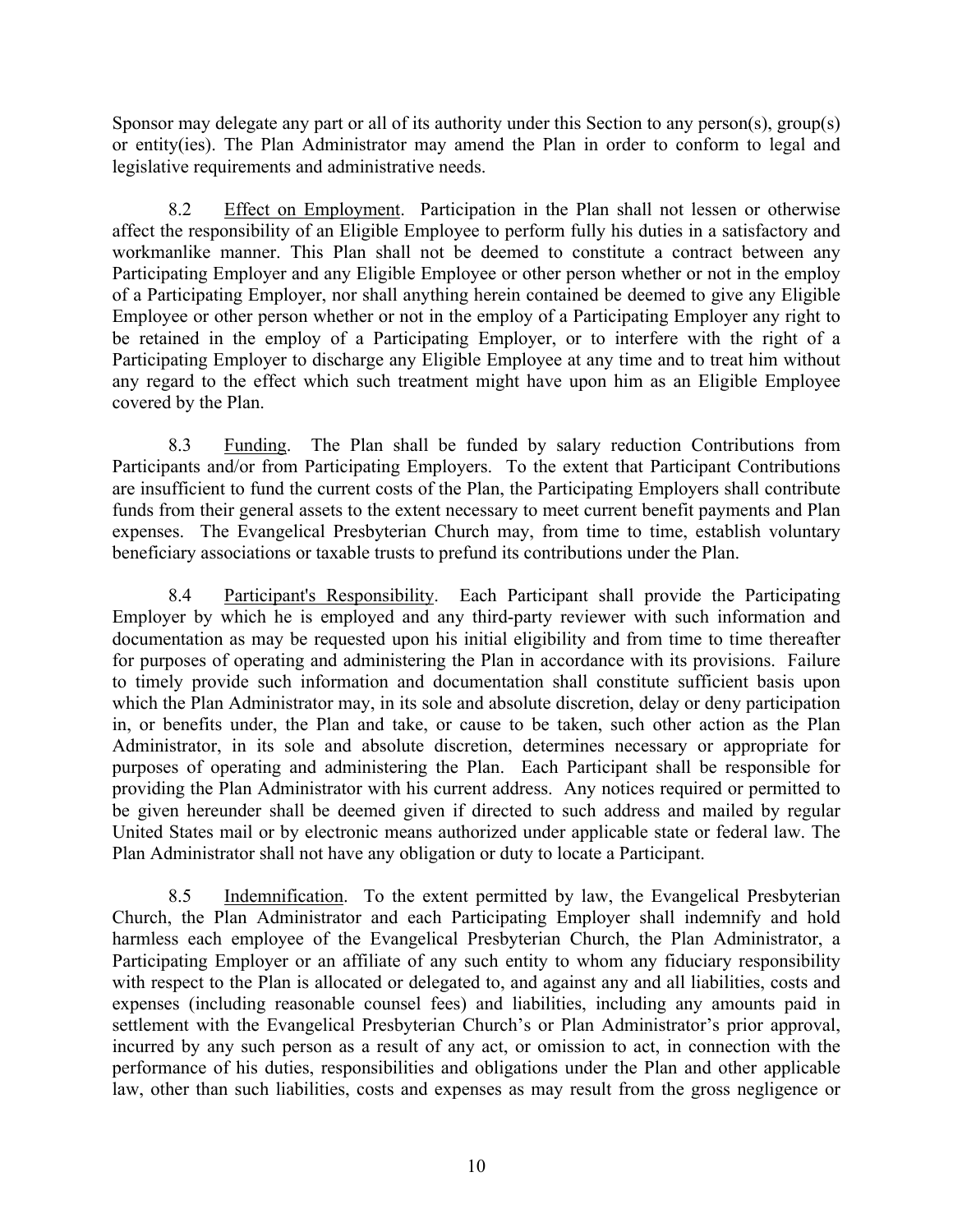willful misconduct of any such person. The foregoing right of indemnification shall be in addition to any other right to which any such person may be entitled as a matter of law or otherwise. The Evangelical Presbyterian Church, the Plan Administrator, a Participating Employer or an affiliate of any such entity may obtain, pay for and keep current a policy or policies of insurance, insuring any employees of the Evangelical Presbyterian Church, the Plan Administrator, a Participating Employer or an affiliate of any such entity who have any fiduciary responsibilities with respect to the Plan from and against any and all liabilities, costs and expenses incurred by any such person as a result of any act, or omission to act, in connection with the performance of his duties, responsibilities and obligations under the Plan and other applicable law.

8.6 Missing Person. If, within two (2) years after any amount becomes payable hereunder to a Participant, and the same shall not have been claimed, the amount thereof shall be forfeited and shall cease to be a liability of the Plan, provided due and proper care shall have been exercised by the Plan Administrator in attempting to make such payment.

8.7 Right of Recovery. If a Participating Employer makes any payment(s) in excess of any amount required under the Plan, the Plan Administrator shall have the right to recover the excess payment(s) from any person who received the excess payment(s). Such recovery shall be returned by the Plan Administrator to the Participating Employer which made the excess payments.

8.8 Governing Law. The Plan shall be governed by and construed in accordance with applicable Federal laws governing employee benefit plans and in accordance with the laws of the State of Michigan where such laws are not preempted by or in conflict with such federal laws.

8.9 Severability of Provisions. If any provision of the Plan shall be held invalid or unenforceable, such invalidity or unenforceability shall not affect any other provision hereof, and this Plan shall be construed and enforced as if such provision had not been included.

8.10 Adoption of Plan. Any Eligible Employer may adopt or withdraw from this Plan. The instrument evidencing the Participating Employer's adoption of the Plan may contain such specific changes and variations in the Plan's terms and provisions applicable to the Eligible Employees of the adopting Participating Employer as may be acceptable to the Plan Administrator.

8.11 Coordination with other Benefits. If a particular expense may be reimbursed as an eligible expense under more than one Plan provision or under any other plan maintained by a Participating Employer, the benefit payable under the Plan shall be limited to the excess, if any, of (i) the amount payable under the Plan provision providing the greatest monetary benefit over (ii) the amount payable under all other Plan provisions and by all other plans maintained by a Participating Employer.

8.12 Fraudulent Claims. If any person files a fraudulent application for participation or a fraudulent claim for benefits under the Plan, the Plan Administrator, in its sole discretion, may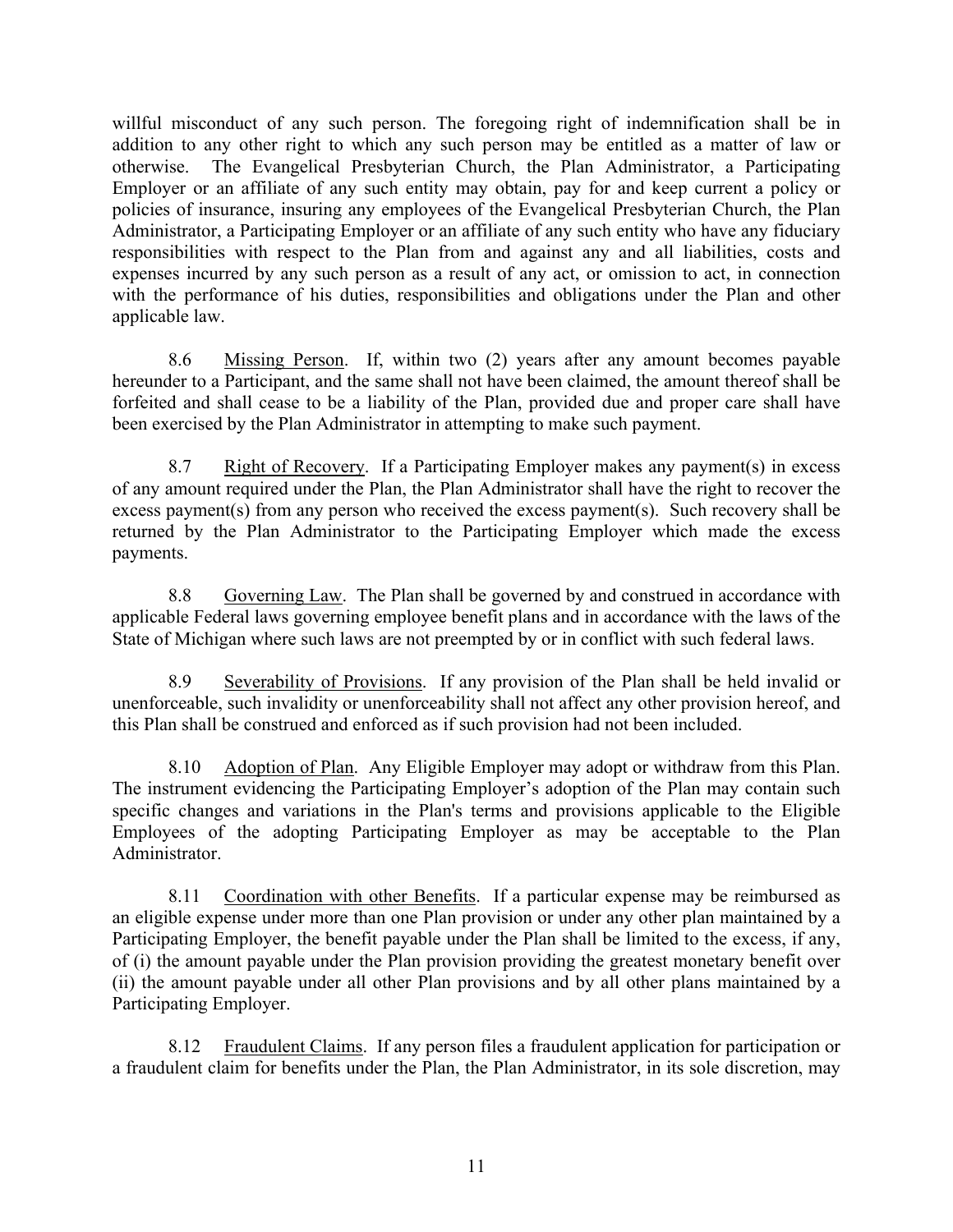cause such person and all members of his or her family unit to forfeit all rights to participate in the Plan.

#### **ARTICLE IX USE AND DISCLOSURE OF PROTECTED HEALTH INFORMATION**

9.1 Definitions**.** For purposes of this Article IX, words and phrases not otherwise defined herein which are defined in the Health Insurance Portability and Accountability Act of 1996, as amended, ("HIPAA"), and the regulations issued thereunder as set forth in 45 C.F.R. Parts 160, 162 and 164, as amended, (the "HIPAA Regulations") shall have the meanings assigned therein when used herein. In the event of a conflict between the meaning of a word or phrase used herein with the definition given thereto in the Plan, the meaning given in this Article IX shall control.

9.2 The Use and Disclosure of Protected Health Information**.** This Article IX shall apply only to the following Applicable Benefits Programs under the Plan: Medical Plan, Prescription Drug Plan, Dental Plan, Vision Plan, and Life/AD&D/Long Term Disability Plan. Such Applicable Benefits Programs will use and disclose Protected Health Information without an authorization from the Individual only to the extent of and in accordance with the uses and disclosures permitted by HIPAA and the HIPAA Regulations, including the following uses and disclosures:

(a) Payment: For this purpose, Payment includes activities undertaken by the Plan to obtain premiums or determine or fulfill its responsibility for coverage and provision of benefits under the Plan or to obtain or to provide reimbursement for the provisions of Health Care that relate to an Individual to whom Health Care is provided. These activities include, but are not limited to, the following:

(1) determinations of eligibility or coverage (including coordination of benefits or the determination of cost sharing amounts) and adjudication or subrogation of benefit claims;

(2) risk adjusting amounts due based on enrollee health status and demographic characteristics;

(3) billing, claims management, collection activities, obtaining Payment under a contract for reinsurance (including stop-loss insurance and excess of loss coverage) and related Health Care data processing;

(4) review of Health Care services with respect to medical necessity, coverage under a Health Plan, appropriateness of care or justification of charges;

(5) utilization review activities, including precertification and preauthorization of services and concurrent and retrospective review of services; and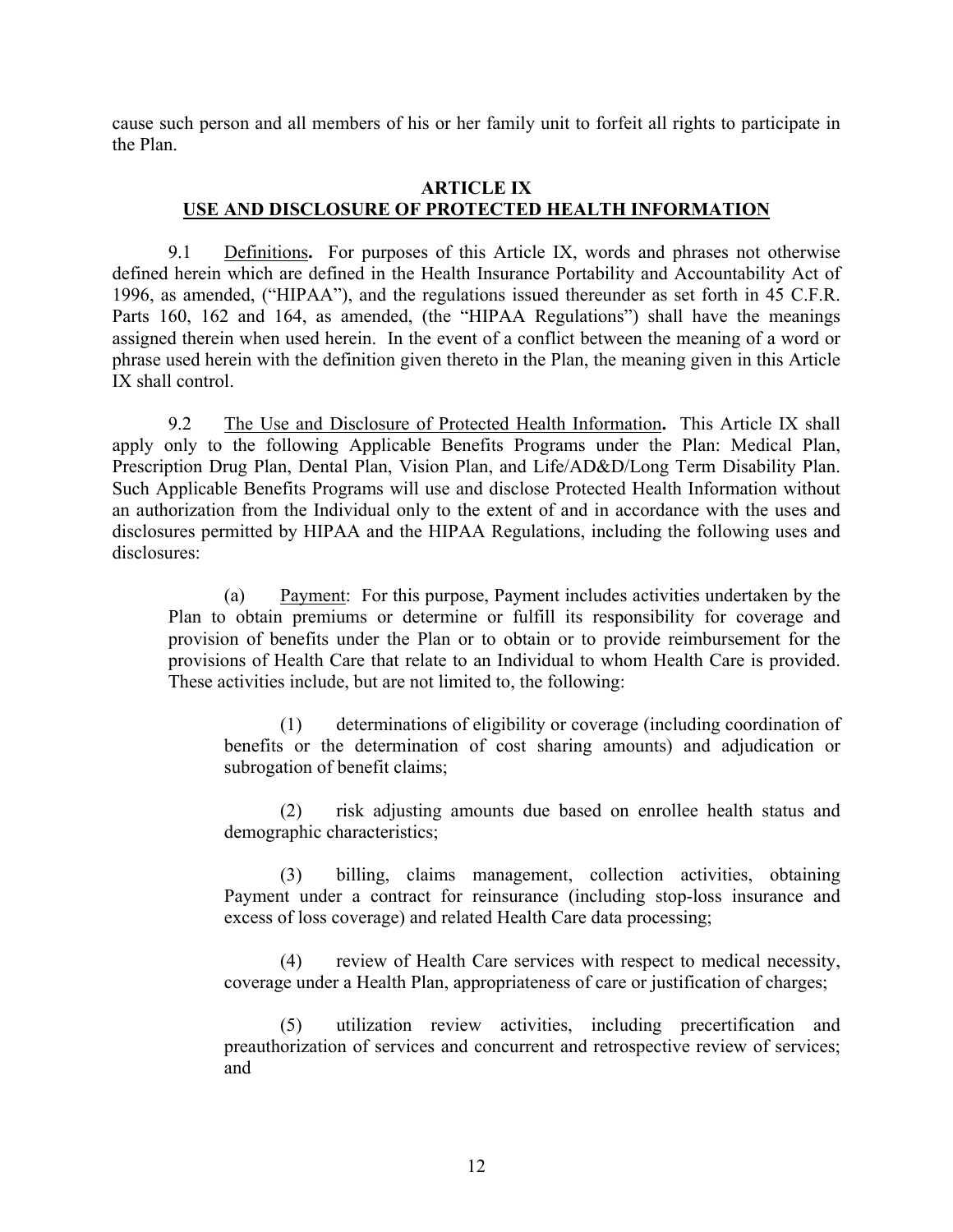(6) disclosures to consumer reporting agencies of any of the following Protected Health Information relating to collection or premiums or reimbursement: name and address, date of birth, social security number, payment history, account number and name and address of Health Care Provider and/or Health Plan.

(b) Health Care Operations: For this purpose, Health Care Operations include, but are not limited to, the following activities:

(1) conducting quality assessment and improvement activities, including outcomes and evaluation and development of clinical guidelines, provided that the obtaining of generalizable knowledge is not the primary purpose of any studies resulting from such activities;

(2) conducting population-based activities relating to improving health or reducing Health Care costs, protocol development, case management and care coordination, disease management, contacting Health Care Providers and patients with information about Treatment alternatives and related functions that do not include Treatment;

(3) reviewing the competence or qualifications of Health Care professionals, evaluating practitioner and provider performance, health plan performance, conducting training programs in which students, trainees, or practitioners in areas of Health Care learn under supervision to practice or improve their skills as Health Care Providers, training of non-health care professionals, accreditation, certification, licensing or credentialing activities;

(4) underwriting, premium rating and other activities relating to the creation, renewal or replacement of a contract of health insurance or health benefits and ceding, securing or placing a contract for reinsurance of risk relating to claims for Health Care (including stop-loss insurance and excess of loss insurance) provided certain requirements are met if applicable;

(5) conducting or arranging for medical review, legal services and auditing functions, including fraud and abuse detection and compliance review programs;

(6) business planning and development, such as conducting costmanagement and planning-related analyses related to managing and operating the Plan, including formulary development and administration and development or improvement of Payment methods or coverage policies; and

(7) business management and general administrative activities of the Plan, including, but not limited to: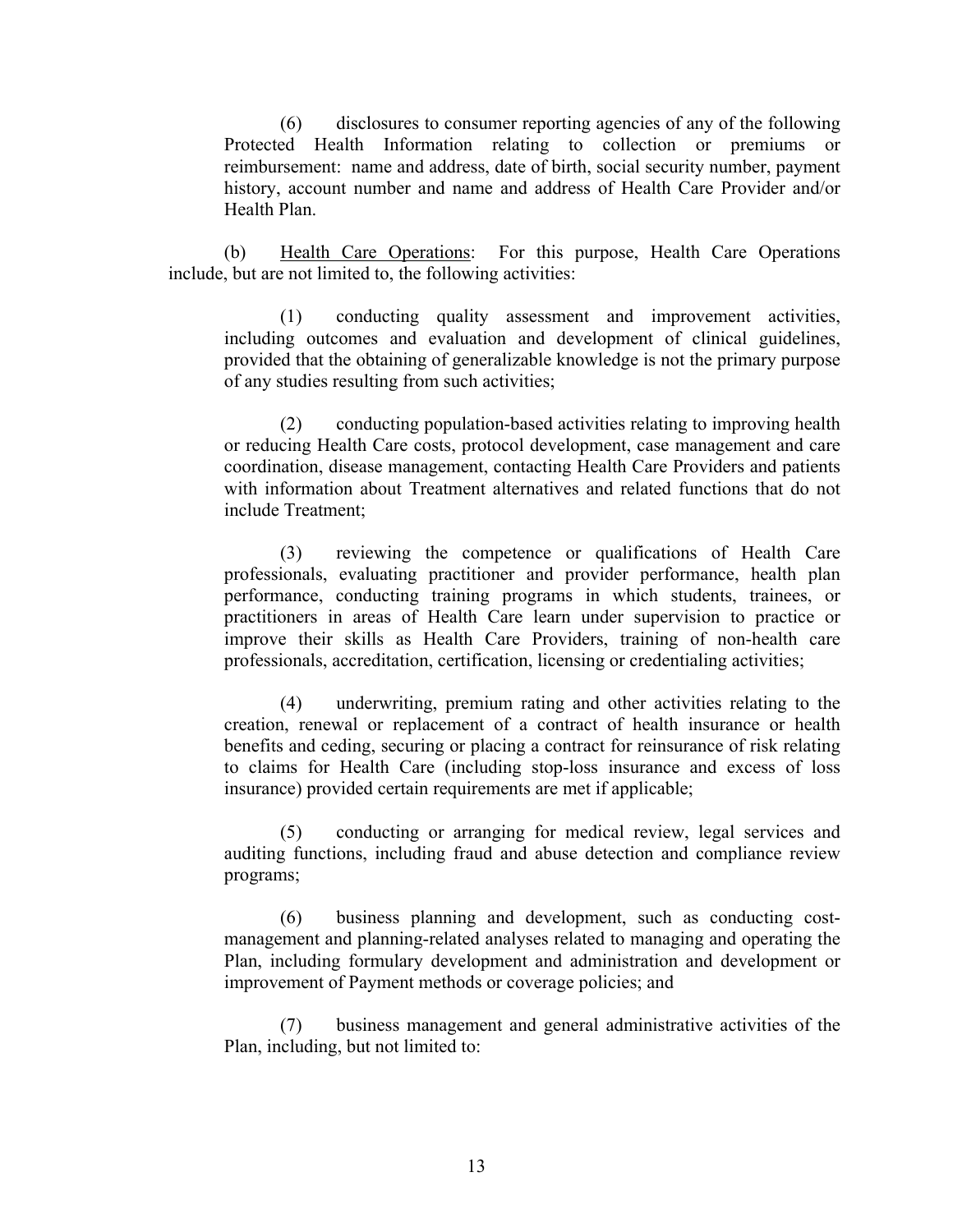(A) Management activities relating to the implementation of and compliance with HIPAA's administrative simplification requirements;

(B) customer service, including the provision of data analyses for policyholders, Plan Sponsors or other customers, provided the Protected Health Information is not disclosed to such policy holder, Plan Sponsor or customer;

(C) resolution of internal grievances;

(D) the sale, transfer, merger or consolidation of all or part of the Plan with another Plan, or an entity that following such activity will become a covered entity and due diligence related to such activity; and

(E) consistent with the applicable requirements of 45 C.F.R. § 164.514, creating de-identified health information or a limited data set and fundraising for the benefit of the Plan.

(c) Treatment: For this purpose, Treatment means the provision, coordination or management of Health Care and related services by one or more Health Care Providers, including the coordination or management of Health Care by a Health Care Provider with a third party, or consultation between Health Care Providers relating to a patient or the referral of a patient for Health Care from one Health Care Provider to another.

9.3 Disclosure to the Plan Sponsor**.** The Plan may disclose Protected Health Information to the Plan Sponsor or Plan Administrator as provided herein. However, the Plan may disclose Summary Health Information to the Plan Sponsor or Plan Administrator if the Plan Sponsor or Plan Administrator requests the Summary Health Information for the purpose of obtaining premium bids from health plans for providing health insurance coverage under the Plan or modifying, amending or terminating the Plan. In addition, the Plan may disclose to the Plan Sponsor information on whether an Individual is participating in the Plan or is enrolled in or has disenrolled from a health insurance issuer or self-insured benefit offered by the Plan.

9.4 Additional Agreements of Plan Sponsor**.** With respect to Protected Health Information, the Plan Sponsor and Plan Administrator further agrees to:

(a) not use or further disclose the information other than as permitted or required by the Plan document or as required by law;

(b) ensure that any agents, including a subcontractor, to whom the Plan Sponsor or Plan Administrator provides Protected Health Information received from the Plan agree to the same restrictions and conditions that apply to the Plan Sponsor or Plan Administrator with respect to such information;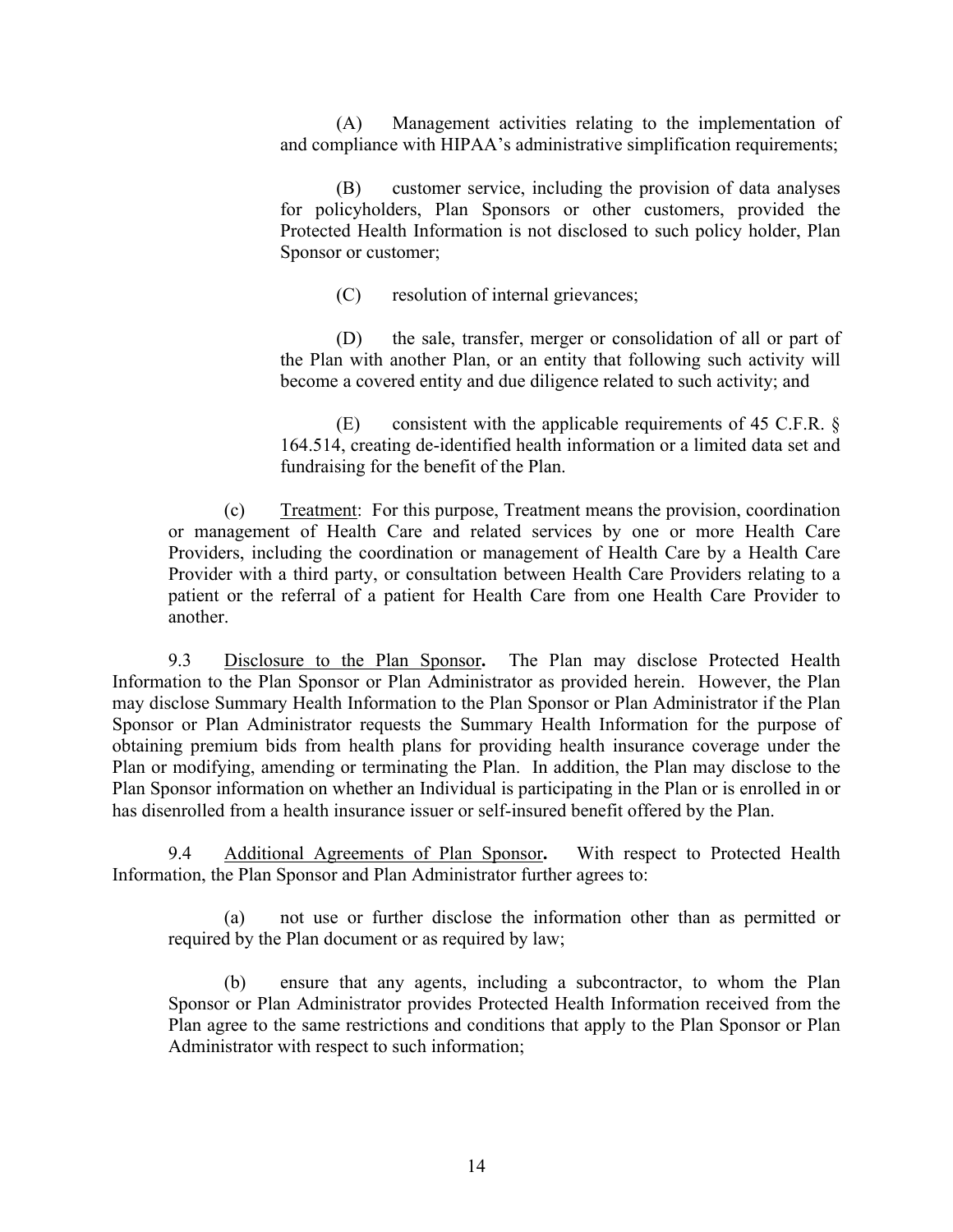(c) not use or disclose Protected Health Information for employment-related actions and decisions or in connection with any other benefit or employee benefit plan of the Plan Sponsor or Plan Administrator unless authorized by an Individual;

(d) report to the Plan any Protected Health Information use or disclosure that is inconsistent with the uses or disclosures provided for of which it becomes aware;

(e) make available Protected Health Information to an Individual in accordance with HIPAA's access requirements and 45 C.F.R. § 164.524;

(f) make available Protected Health Information for amendment and incorporate any amendments to Protected Health Information in accordance with HIPAA and 45 C.F.R. § 164.526;

(g) make available the information required to provide an accounting of disclosures in accordance with HIPAA and 45 C.F.R. § 164.528;

(h) make its internal practices, books and records relating to the use and disclosure of Protected Health Information received from the Plan available to the Secretary of the Department of Health and Human Services for the purposes of determining the Plan's compliance with HIPAA;

(i) if feasible, return or destroy all Protected Health Information received from the Plan that the Plan Sponsor or Plan Administrator still maintains in any form and retain no copies of such information when no longer needed for the purpose for which disclosure was made, except that, if such return or destruction is not feasible, limit further uses and disclosures to those purposes that make the return or destruction not feasible;

(j) ensure that adequate separation between the Plan and Plan Sponsor and Plan Administrator (as described in Section 9.5 below) is established and is supported by reasonable and appropriate security measures;

(k) implement administrative, physical, and technical safeguards that reasonably and appropriately protect the confidentiality, integrity, and availability of the Electronic Protected Health Information that it creates, receives, maintains or transmits on behalf of the Plan (except with respect to enrollment and disenrollment information and Summary Health Information and Protected Health Information disclosed pursuant to an authorization under 45 C.F.R. § 164.508) and ensure that any agents (including subcontractors) to whom it provides such Electronic Protected Health Information agree to implement reasonable and appropriate security measures to protect such information; and

(l) Report to the Plan any Security Incident of which it becomes aware.

9.5 Adequate Separation between the Plan and the Plan Sponsor and Plan Administrator**.** In accordance with HIPAA and the HIPAA Regulations, only the following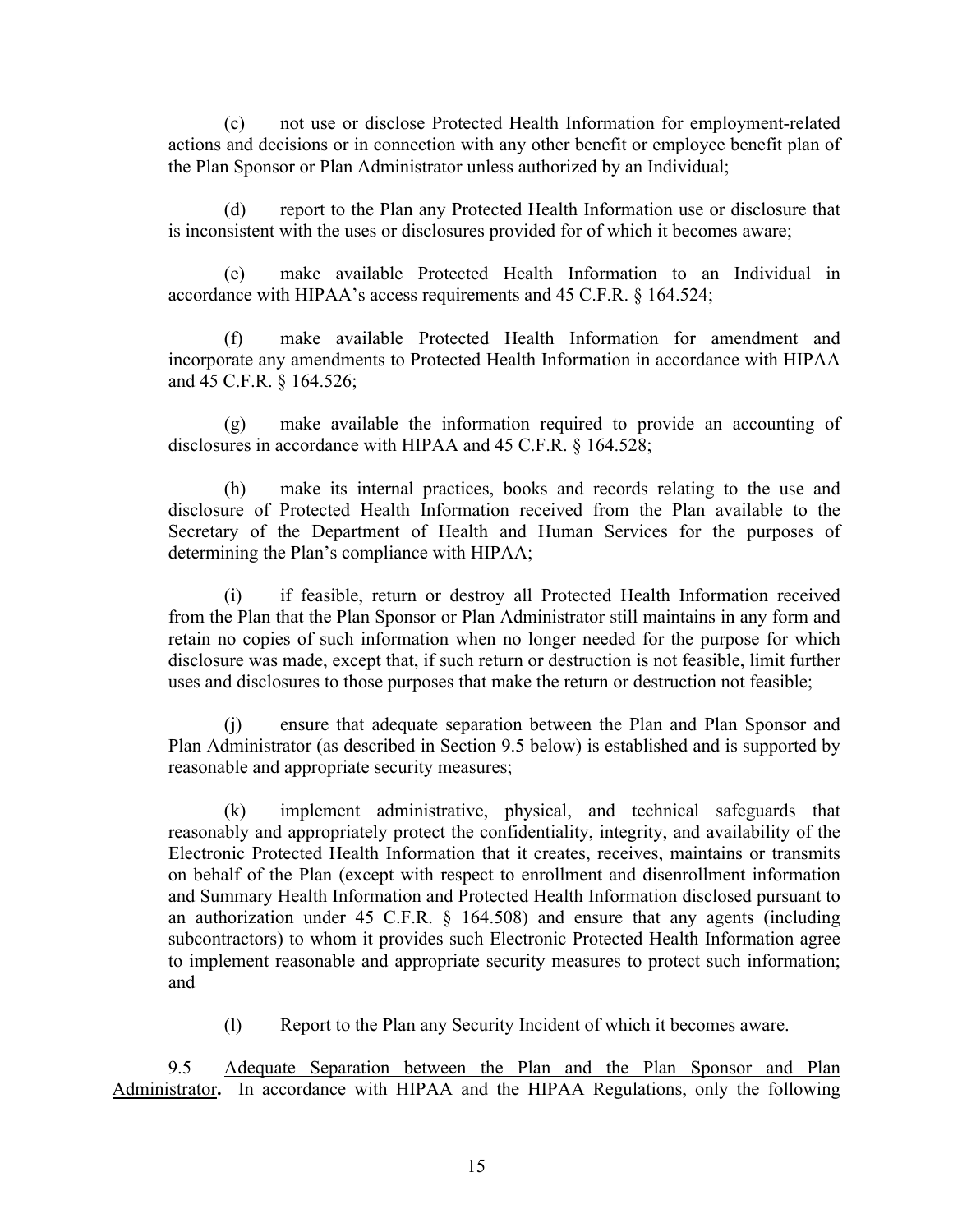employees or classes of employees or other persons may be given access to Protected Health Information:

- (a) Human Resources Personnel
- (b) Accounting Personnel
- (c) Information Technology Staff
- (d) EPC BRI Board of Directors
- (e) EPC BRI Executive Director and Staff
- (f) EPC BRI Benefits Administrators

The persons identified in this Section 9.5 may only have access to Protected Health Information for Plan administration functions that the Plan Sponsor or Plan Administrator performs for the Plan. If the persons identified in this Section 9.5 do not comply with the restrictions set forth in this Plan document and otherwise under HIPAA and the HIPAA Regulations, the Plan Sponsor or Plan Administrator shall respond to such noncompliance in accordance with the requirements of applicable law and the Plan Sponsor's policies, including as appropriate, the imposition of disciplinary sanctions.

9.6 Consistency with HIPAA and HIPAA Regulations**.** In the event any amendment of HIPAA or the HIPAA Regulations is adopted which renders any provision of this Article IX inconsistent therewith, this Article IX shall be deemed amended to be consistent therewith.

9.7 Other Uses and Disclosures of Health Information**.** In addition to the above uses and disclosures, the Plan Sponsor or Plan Administrator may use and disclose Protected Health Information to the fullest extent permitted under HIPAA or the HIPAA Regulations.

**IN WITNESS WHEREOF**, the Evangelical Presbyterian Church has caused the amended and restated Plan to be executed this 16th day of December, 2021, to be effective as of January 1, 2022.

**EVANGELICAL PRESBYTERIAN CHURCH** By:  $\longrightarrow$  we did of finite

Title: Stated Clerk ...................................................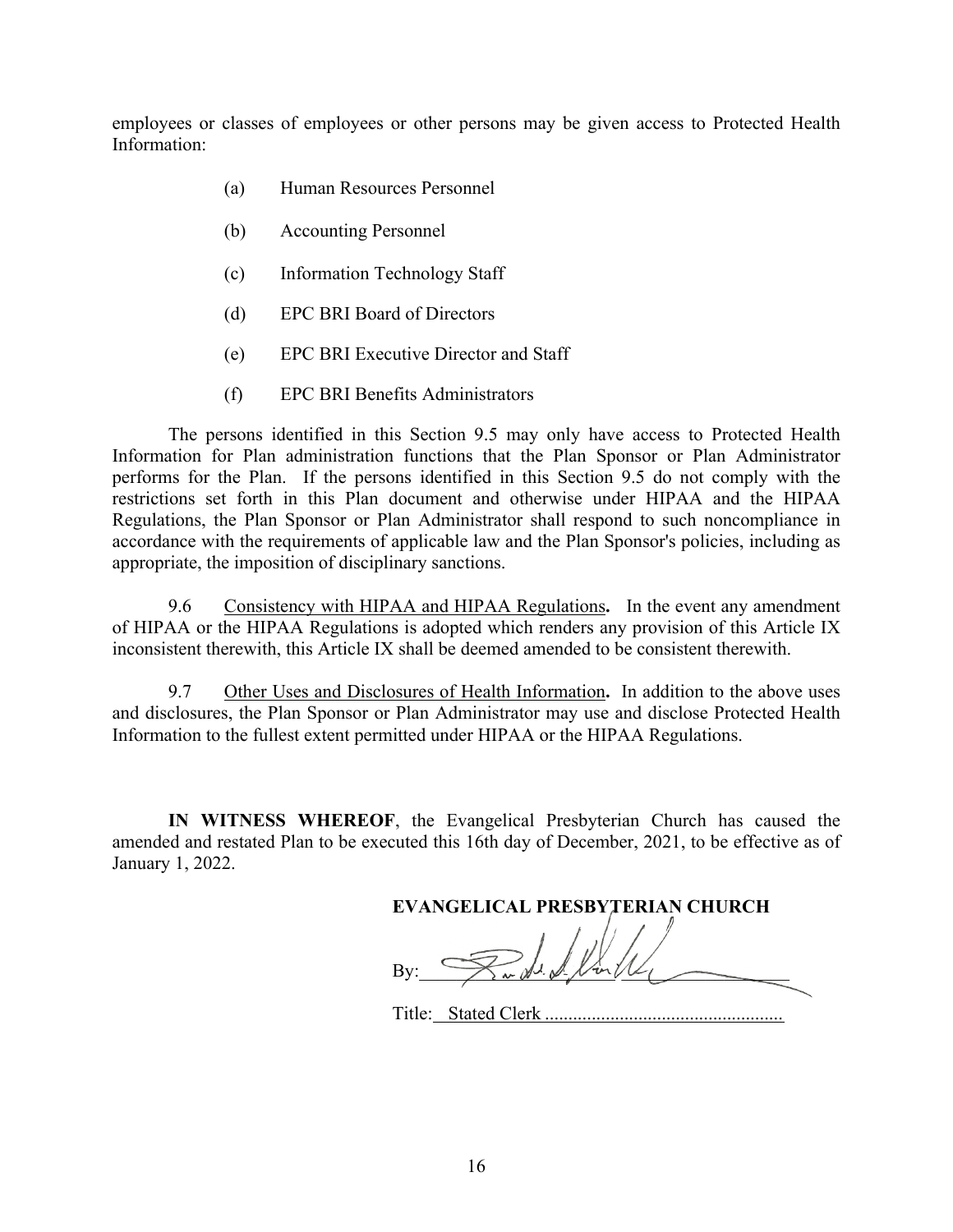# **APPENDIX A**

Applicable Benefits Program

Medical Plan

The Medical Plan Document, made available on the EPC BRI Website, www.epc.org/benefits, is the self-insured medical benefits program provided by the Evangelical Presbyterian Church and administered under contract through Meritain Health.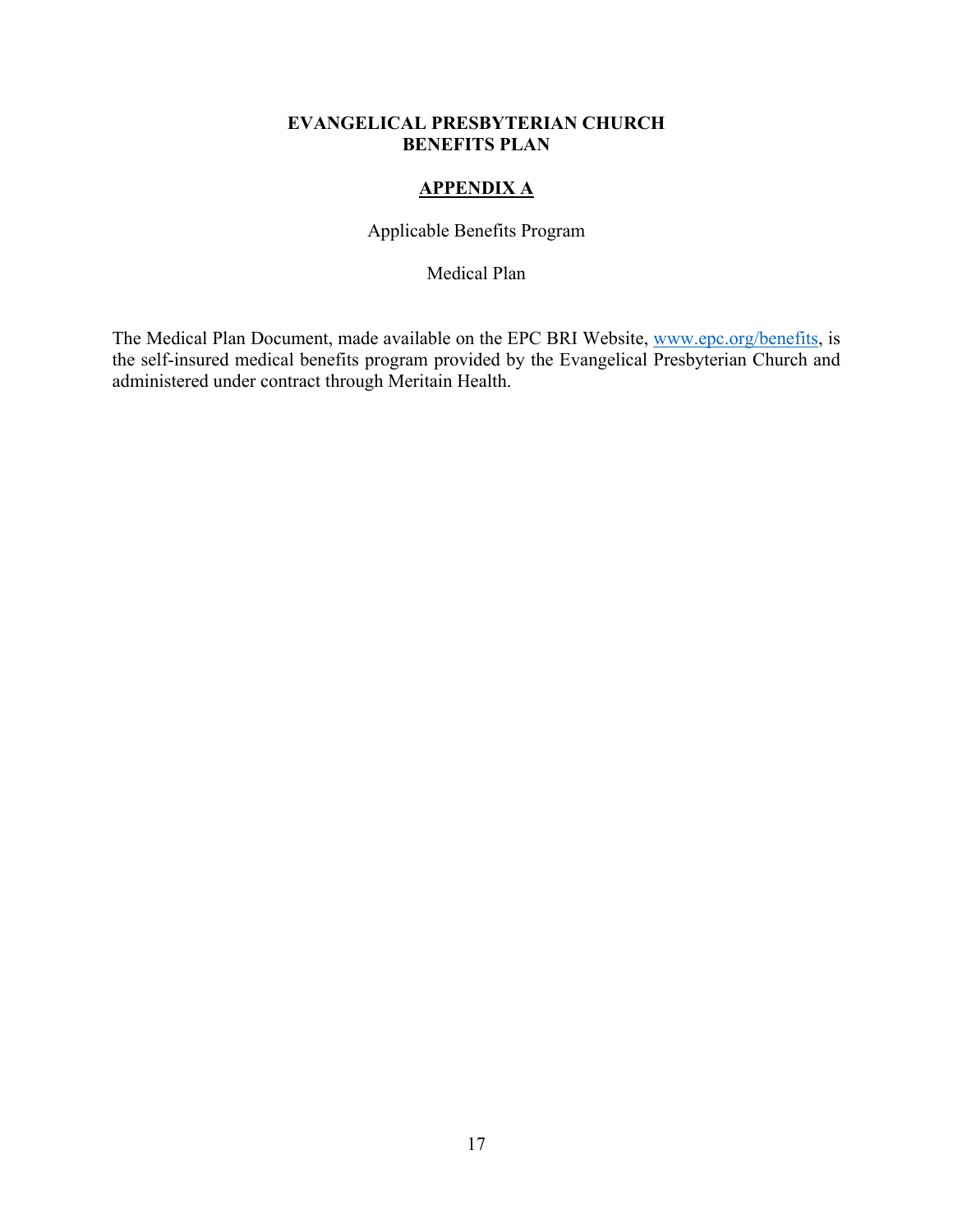# **APPENDIX B**

Applicable Benefits Program

Prescription Drug Plan

The Prescription Drug plan document, made available on the EPC BRI Website, www.epc.org/benefits, is the self-insured prescription drug benefits program provided by the Evangelical Presbyterian Church and administered under contract through Express Scripts, Inc.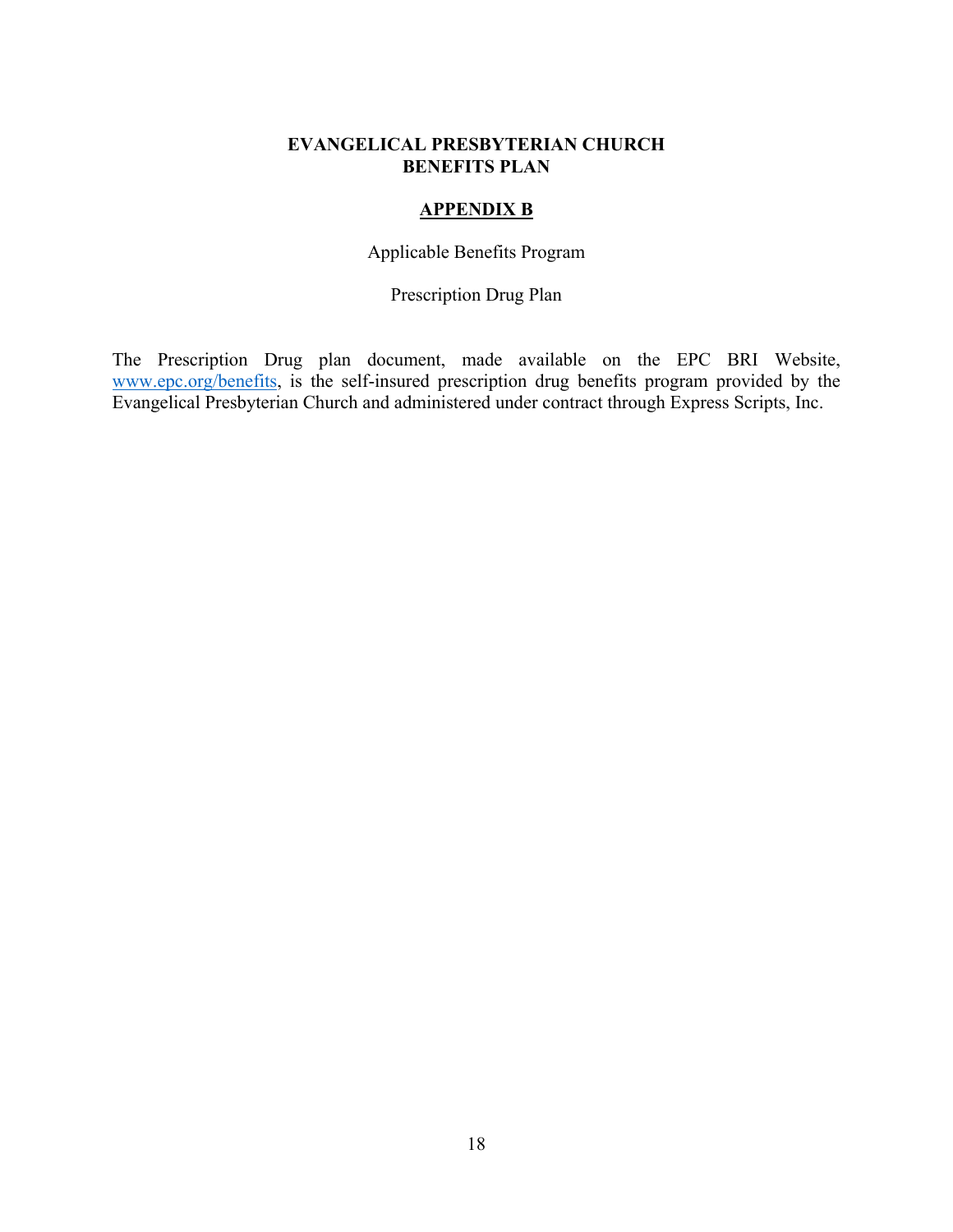# **APPENDIX C**

# Applicable Benefits Program

Dental Plan

As made available on the EPC BRI website, www.epc.org/benefits, the dental certificate is the fully insured dental benefit program provided by Delta Dental to the Evangelical Presbyterian Church under a group insurance policy.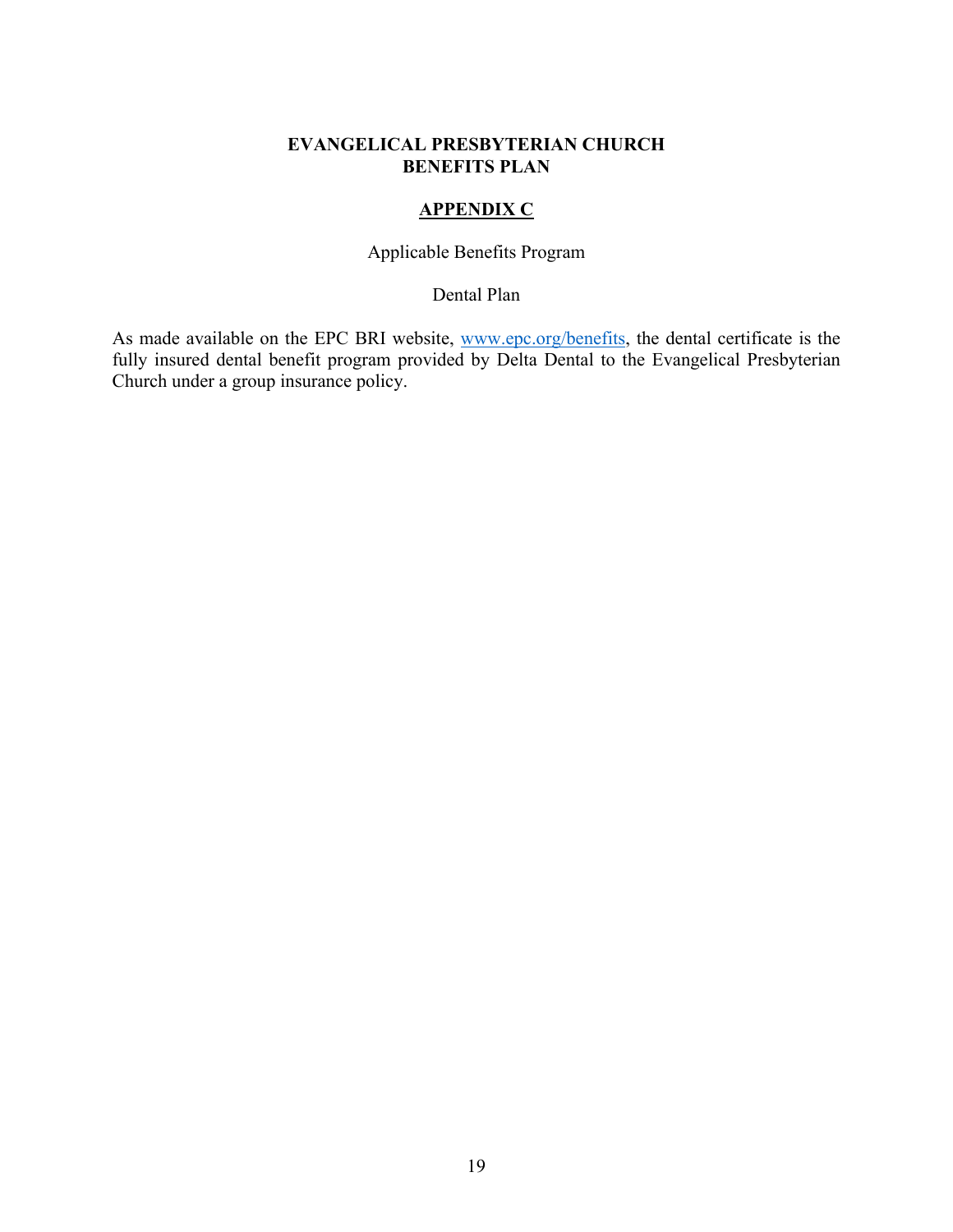### **APPENDIX D**

Applicable Benefits Program

Vision Plan

As made available on the EPC BRI website, www.epc.org/benefits, the Vision certificate is the fully insured vision benefit program provided by National Vision Administrators, Inc. to the Evangelical Presbyterian Church under a group insurance policy.